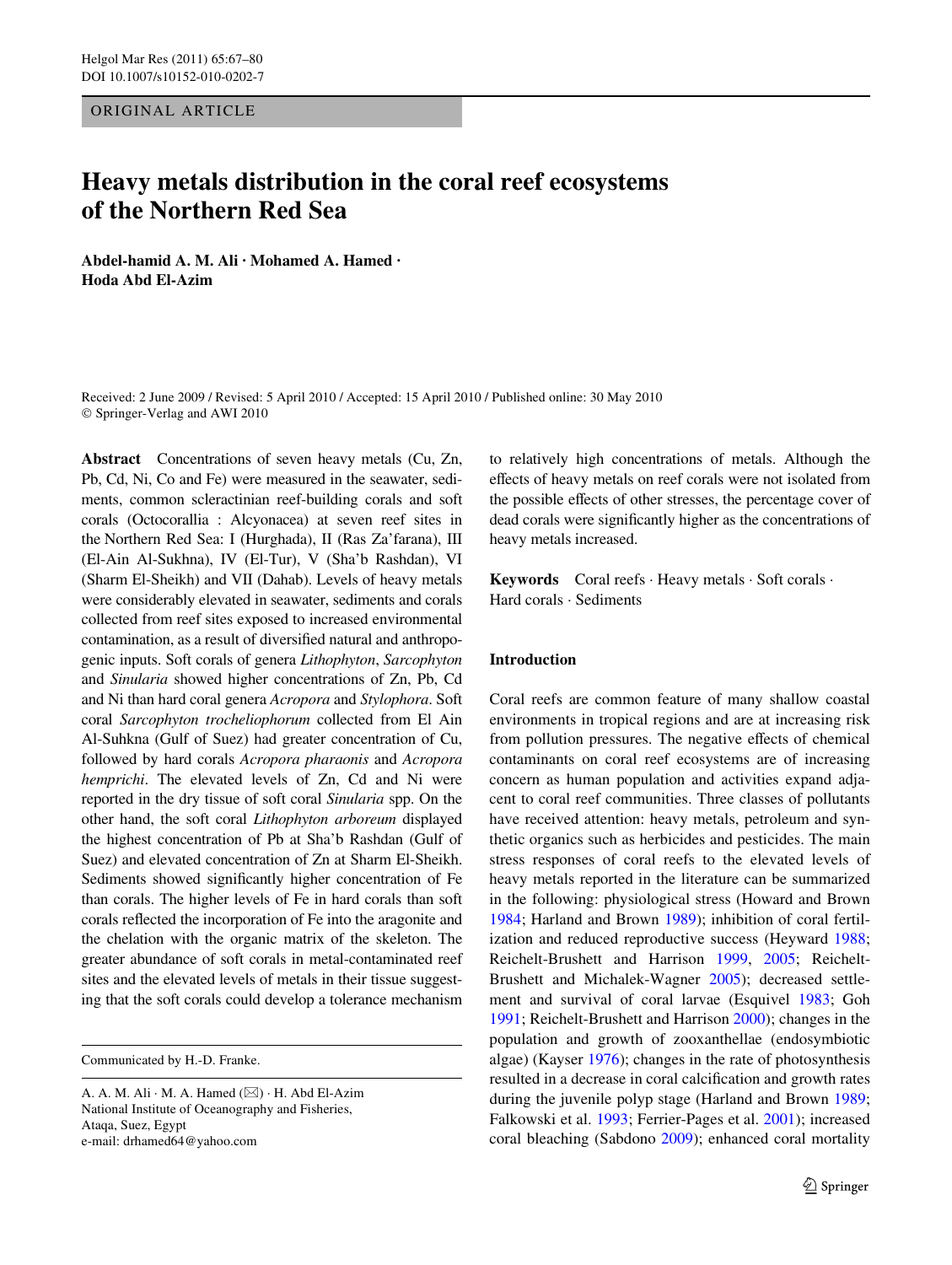and lowered live corals (Abdel-Salam [1989;](#page-12-3) Mitchelmore et al. [2007](#page-13-10); Sabdono [2009](#page-13-9)); and outright mortality in asso-ciated invertebrates and fishes (Peters et al. [1997](#page-13-11)). The biggest problems with heavy metals are that they are persistent and they bioaccumulate. So, in addition to posing a threat to the health of corals around the world, toxic metals also pose a long-term public health risk, especially for those human populations that rely on fish and invertebrates for protein. Although there are some natural sources of these metals, the majority of heavy metals found in nearshore waters are anthropogenic. Some of these anthropogenic heavy metals come from sources at the sea such as the drilling fluid used in offshore oil production and accidental oil spill from petroleum tankers, however, the majority of sources are land-based.

Trace metals can be incorporated into corals by a variety of mechanisms: substitution of dissolved metals species into crystal lattice (e.g. substitution for Ca), trapping of particulate (detritus) matter within skeletal cavities, uptake of organic matter from coral tissue, and coral feeding (Brown [1987](#page-12-4); Hanna and Muir [1990](#page-13-12); Ferrier-Pagès et al. [2005](#page-13-13)). The most likely mechanism for incorporation of metals in corals is a combination of uptake of seawater-soluble metals and incorporation via polyp feeding (Fallon et al. [2002](#page-12-5); Ramos et al. [2004](#page-13-14)). Incorporation by coral feeding can be accomplished in two ways. One is by tentacular capture of zooplankton where the zooplankton is exposed and accumulates metals (Cd, Mn, Pb, Zn and others). A second is by mucus nets that trap zooplankton and fine particulate material, which is periodically ingested by the corals. Either of the proposed mechanisms may cause corals exposed to elevated soluble and particulate metals, which have increased skeletal concentrations (Fallon et al. [2002;](#page-12-5) Corrège [2006](#page-12-6)). Regardless of the incorporation mechanisms, corals have been shown to be good tracers of pollutants in the marine environment (e.g. Dodge and Gilbert [1984](#page-12-7); Scott [1990](#page-13-15); Guzman and Jimenez [1992;](#page-13-16) Bastidas and Garcia [1999;](#page-12-8) Fallon et al. [2002](#page-12-5); Ramos et al. [2004](#page-13-14); Al-Rousan et al. [2007](#page-12-9); Anu et al. [2007;](#page-12-10) Jayaraju et al. [2009](#page-13-17)). This study was designed to assess the heavy metals levels in coral reef ecosystems in the Northern Red Sea and provide appropriate information to coral reef managers and conservators. So with this information, an effective management strategy can be implemented to protect the coral reef ecosystems from the sources these persistent pollutants.

### **Materials and methods**

Study sites

The survey was conducted during the year 2008 (from January to November) in seven locations (Fig. [1\)](#page-2-0) along the Red Sea coast of Egypt: I (Hurghada), II (Ras Za'farana), III (El-Ain Al-Sukhna), IV (El-Tur), V (Sha'b Rashdan), VI (Sharm El-Sheikh) and VII (Dahab). Sampling locations have been selected to cover the most endangered coral reefs and considering the significant contamination sources in the area:  $(1)$  terrestrial runoff from large coastal cities, (2) harbors, (3) construction activities for tourism expansion,  $(5)$  recreational and fishing activities,  $(6)$  oil spillage associated with petroleum operations and shipping, and so forth.

Site I (Hurghada) is located at  $27^{\circ}17'N$  and  $33^{\circ}46'E$ , nearby Hurghada city. It lies also adjacent to Hurghada Youth House, National Youth Camp, Faculty of education, and number of tourist hotels and recreational resorts.

Site II (Ras Za'farana) is located at  $29^{\circ}07'N$  and 32°39'E, adjacent to Suez-Hurghada high way, 120 km south of Suez city and 60 km south of El-Ain Al-Sukhna. It is situated in between two tourist villages, and the area is subjected to massive construction of tourist villages and recreational resorts in the last 5 years. The reef is threatened also by the accidental oil spill resulted from traveling tankers and damage of shoreline oil pipeline extended in the area.

Site III (El-Ain Al-Sukhna) is situated at about 60 km south of Suez city  $(29°33'N$  and  $32°21'E)$ , neighbor to Suez–Hurghada high way. The reef lies also immediately underneath Ataqa Mountain and in the face of offshore transit area for ships (Cargo and tankers) that waiting to cross the Suez Canal. It is located close SUMED pipeline platform terminals, where shipping and unloading operations for crude oil are the routine activity. New El-Ain Al-Sukhna commercial port, Gulf of Suez Power Plant and harbor for recreational boats are existed also in the area in the vicinity of Site III.

Site IV (El-Tur) is located in the east coast of Gulf of Suez at 28°09'N and 33°38'E, near El-Tur city (capital of South Sinai Governorate). Two harbors are found in El-Tur city, commercial and fishing harbors located also in the vicinity of site IV. There are number of oil production fields in the front of El-Tur area inside the Gulf of Suez.

Site V (Sha'b Rashdan) is considered an offshore reef  $(28°01'N$  and  $33°44'E)$  distant from the land-based pollution. However, it is exposed to mechanical damage caused by the illegal fishing practices in the area.

Site VI (Sharm El-Sheikh) is located at  $27^{\circ}50'$ N and 34°18'E; near Sharm El-Sheikh city the most important Egyptian tourist center and recreational resort on the west coast of Gulf of Aqaba. The region is crowded by hotels and tourist villages, and subjected to intensive construction of new tourist projects. This reef is a popular diving site suffered from high visitor frequency by divers, snorkelers and diving boats. The area comprises also Sharm El-Sheikh port for recreational and diving boats.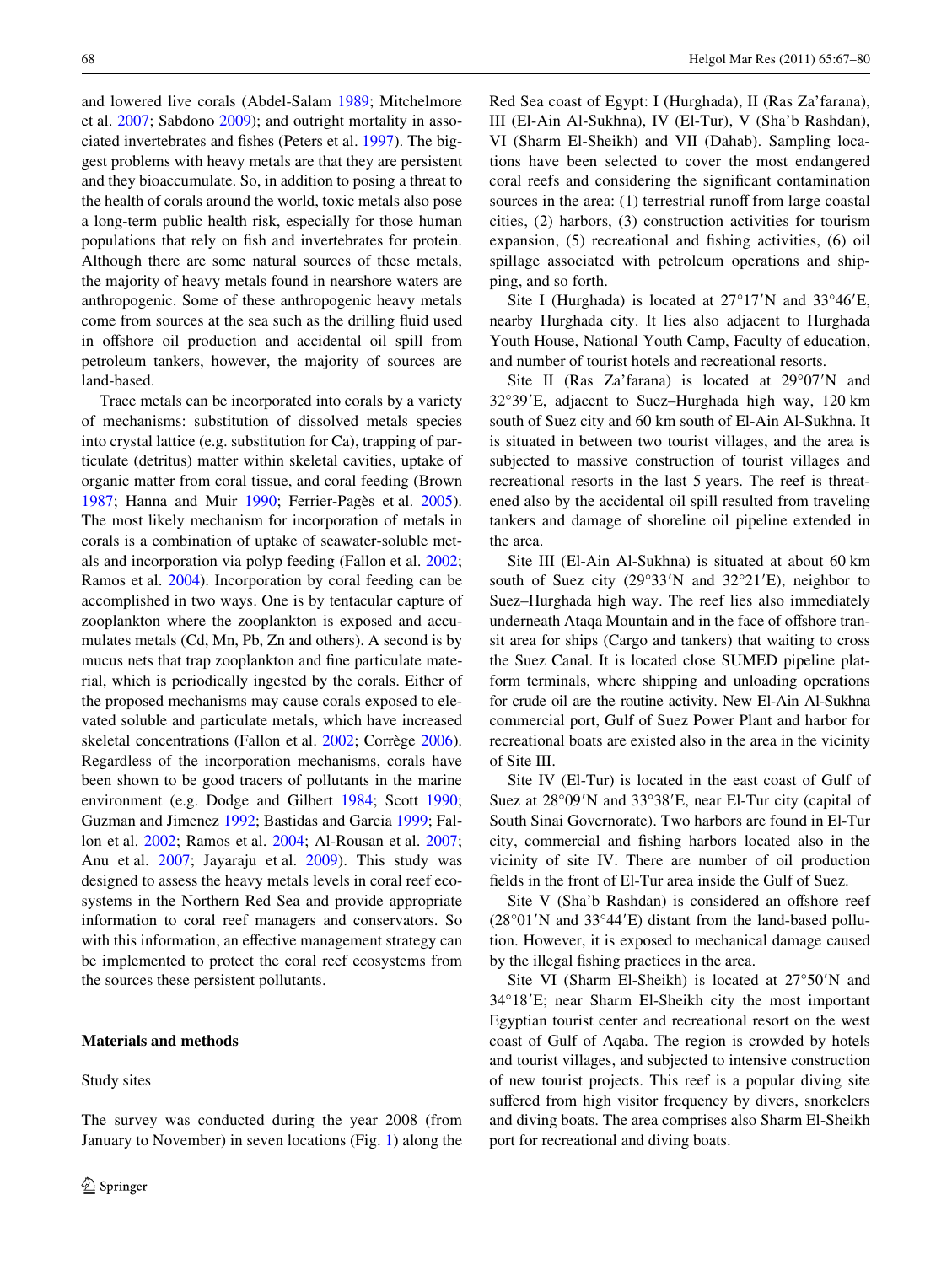<span id="page-2-0"></span>**Fig. 1** Location map of the study area. Study sites: *I* Hurghada, *II* Ras Za'farana, *III* El-Ain Al-Sukhna, *IV* El-Tur, *V* Sha'b Rashdan, *VI* Sharm El-Sheikh, *VII* Dahab



Site VII (Dahab) located immediately on the beach of Dahab city (28°30'N and 34°31'E), close to coffee bars and recreational resorts existed on the beach. Dahab is the second important Egyptian tourist city on the west coast of Gulf of Aqaba. This site is air-exposed area characterized by high wave action and strong currents, which continuously clean the reef from accumulated sediments and pollutants.

# Heavy metal analysis

## *Seawater*

Water samples were collected four times from the surveyed reef sites during 2008 on January (winter season), April (spring season), July (summer season) and November (autumn season). During each season, triplicate samples (1 l each) were collected from each site in acid-washed polyethylene bottles, using Nisken's bottle. Samples were then transported immediately in icebox to the laboratory where the pH of samples was adjusted to 3.0 by addition of hydrochloric acid (Brown and Holley [1982](#page-12-11)).

The metals in seawater were extracted by APDC (ammonium pyrrollidine dithiocarbamate) and MIBK (methyl isobutyl ketone) treatment as described by APHA ([1989\)](#page-12-12) and the resulting solutions were analyzed for determination of Cu, Zn, Pb, Cd, Ni, Co and Fe concentrations by Atomic Absorption Spectrophotometry.

Ten milliliters of APDC suspension was added to 1 l of sample with continuous shaking for complete chelation. A volume of 50 ml of MIBK was then added and mixed well by a magnetic stirrer for 5 min for complete extraction. The resulting organic layer was drawn, evaporated until dryness and dissolved in 2 ml of concentrated nitric acid before analysis. Concentrations of soluble heavy metals are expressed as  $\mu$ g l<sup>-1</sup> (or ppb).

# *Sediments*

Sediments were collected from the seven studied sites on July 2008 using a specially fabricated stainless steel coring device. Approximately 0.5-inch top layer of reef sediment was carefully removed (skimmed) before sample collection. Subsamples were packed in polythene bags and transported to the laboratory in icebox storage. The sediment samples were then rinsed in distilled water and dried at room temperature until constant weight. The dried sediment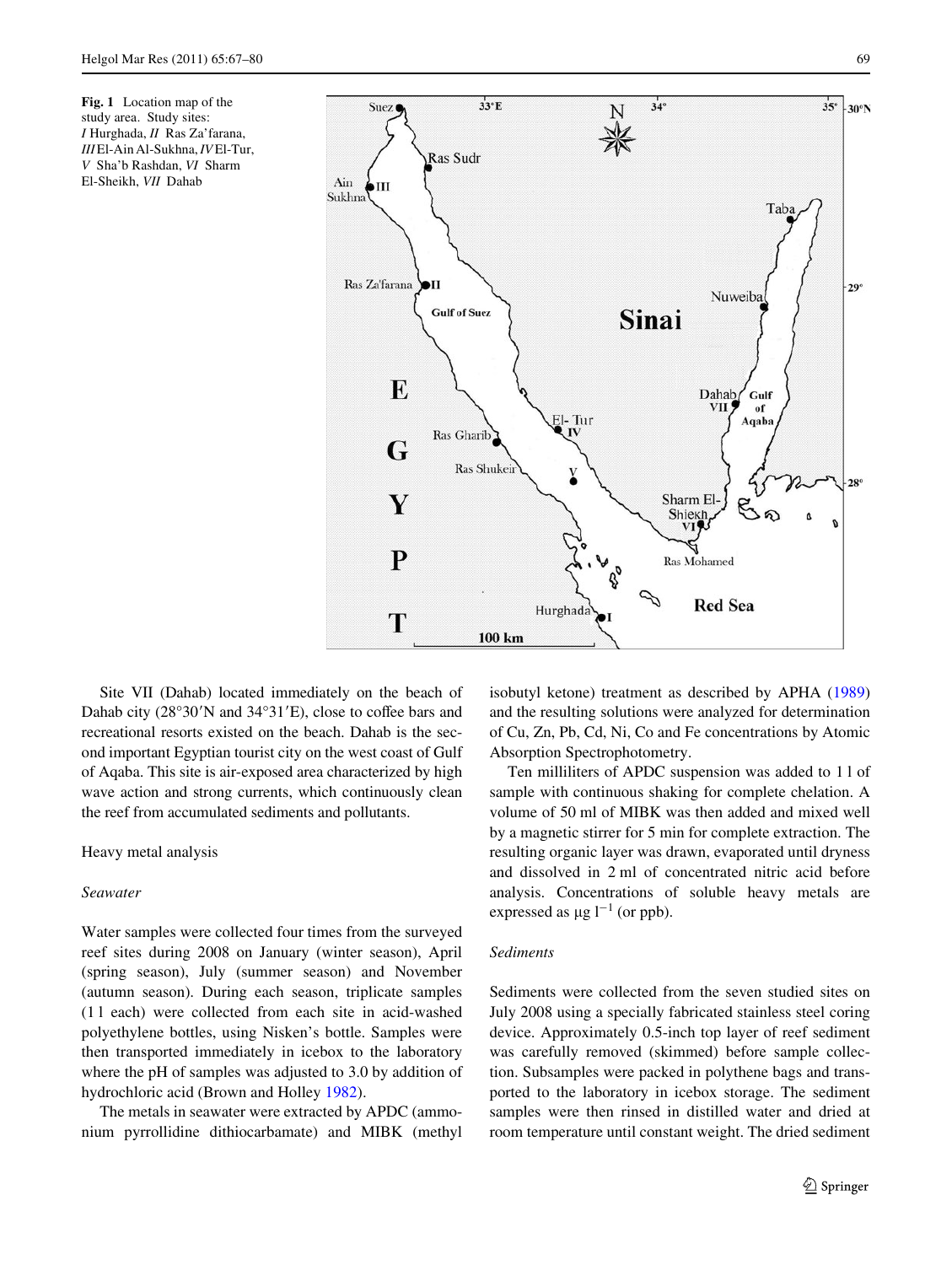samples were ground and homogenized in an agate mortar to a fine powder. For the determination of the total trace concentrations, the homogenized dried sediment samples  $(0.5$  g for each) were digested in Teflon vessels with a mixture of concentrated  $HNO<sub>3</sub>$ ,  $HClO<sub>4</sub>$  and HF acids (in the ratio of 3:2:1, respectively) and left overnight before heating (Oregioni and Aston [1984](#page-13-18)). The mixture was then digested at 120°C for 1–2 h. The residue of each sample was dissolved in 12 N HCl, diluted to 25 ml with deionized distilled water and filtered using Whatman No.1 filter paper. The concentrations of Cu, Zn, Pb, Cd, Ni, Co and Fe were measured in  $\mu gg^{-1}$  dry weight by atomic absorption spectrophotometry. Three sediment samples were analyzed for each site.

# *Corals*

Coral specimens were also collected on July 2008. Analysis of heavy metals was performed on four hard coral species, *Acropora hemprichi*, *Acropora pharaonis*, *Acropora humilis* and *Stylophora pistillata* and three soft coral species, *Lithophyton arboreum*, *Sarcophyton trocheliophorum* and *Sinularia* spp. Some of the intended coral species were lacking at certain sites and hence the concentration of trace metals in these species was not determined at particular sites. Three specimens of each coral species per site were taken and all specimens (skeleton with tissue attached) rinsed in distilled water and dried at room temperature until constant weight. The dried samples were then homogenized and ground to a fine powder in an agate mortar. A concentration 0.5 g of each homogenized sample was digested in 10 ml of hot  $HNO<sub>3</sub>$  and diluted to 25 ml with deionized distilled water after complete digestion (Chester et al. [1994\)](#page-12-13). Metal concentrations were determined as  $\mu gg^{-1}$  dry weight using atomic absorption spectrophotometry.

## Coral cover

Data collected using Belt quadrat method (Dodge et al. [1982](#page-12-14)). In this method, a transect line was employed to act as a guide along which  $1-m^2$  quadrat was placed every meter continuously, or at regular intervals (usually 2 m apart) depending on the transect length and the reef profile. Transects were located parallel to each other and to the reef margin. The quadrat was made of aluminum pipe and divided into 100 squares with nylon line each square therefore represented 1% of the quadrat. The following attributes were recorded in each quadrat: total number of coral species, living coverage of each species (%); percentage covers of live hard corals, soft corals and dead corals. These attributes were again calculated at the level of each reef site.

#### Statistical analysis

Statistical analysis was carried out using the computer STATISTICA software package. Cluster analysis (tree clustering) was performed based on pollution sources to indicate the similarity among the studied locations, as well as among the measured trace metals. Trace metal concentrations in seawater and sediment were correlated with total organic matter, live coral cover and dead coral cover using regression analysis. The coefficient of determination  $(r^2)$ was determined to test the strength (magnitude) of each correlation. The correlations were performed for all the studied sites and the  $r^2$  value are derived from all seven sites. The comparison of trace metal concentrations among coral species was accomplished using one-way analysis of variance (one-way ANOVA) followed by Post hoc tests to determine between which of the species the significant difference occurred. For all analysis, the level of significance was set at  $P < 0.05$ . Data in Tables [1](#page-4-0) and [2](#page-5-0) are presented as arithmetic means with standard deviation (SD).

Bioconcentration factors (BCFs) was calculated to relate the trace metal residues in coral species to their concentrations in seawaters. Bioconcentration factor is the concentration of a particular chemical in a tissue per concentration of chemical in water.

## **Results and discussion**

Heavy metals abundances clearly record the dramatic changes in the environmental conditions and provide a basis for identifying anthropogenic influences on coral reefs (e.g. Bastidas and Garcia [1999](#page-12-8); Fallon et al. [2002;](#page-12-5) Corrège [2006](#page-12-6); Al-Rousan et al. [2007;](#page-12-9) Leon 2008; Jayaraju et al. [2009\)](#page-13-17). All metals reported in the present study are mainly the normal constituents of oil, urban and industrial sewage, wastewaters from different sources, terrigenous sediments, atmospheric fallout of industrial pollutants, effluents of power and desalination plants, ports disposals, antifouling and anticorrosive paints that protect the marine vessels and structures, and metal-rich dusts transported from mountains to the sea by the prevailing winds (e.g. Guzman and Jimenez [1992](#page-13-16); Machiwa [1992](#page-13-19); Al-Abdali et al. [1996;](#page-12-15) Metwally et al. [1997;](#page-13-20) Ali [2001;](#page-12-16) Fallon et al. [2002](#page-12-5); Schiff et al. [2004](#page-13-21); Mansour et al. [2005](#page-13-22)).

Based on the sources of pollution, the studied reef sites were divided into two main clusters (Fig.  $2$ ). The first cluster include the reefs located nearby the major coastal cities (sites I, IV, VI and VII) and the second cluster include the reefs farther from the coastal cities (II, II and V). The high similarity between site I (Hurghada) and site IV (El-Tur) indicated that the two reef sites exposed to relatively similar sources of pollution since Hurghada and El-Tur are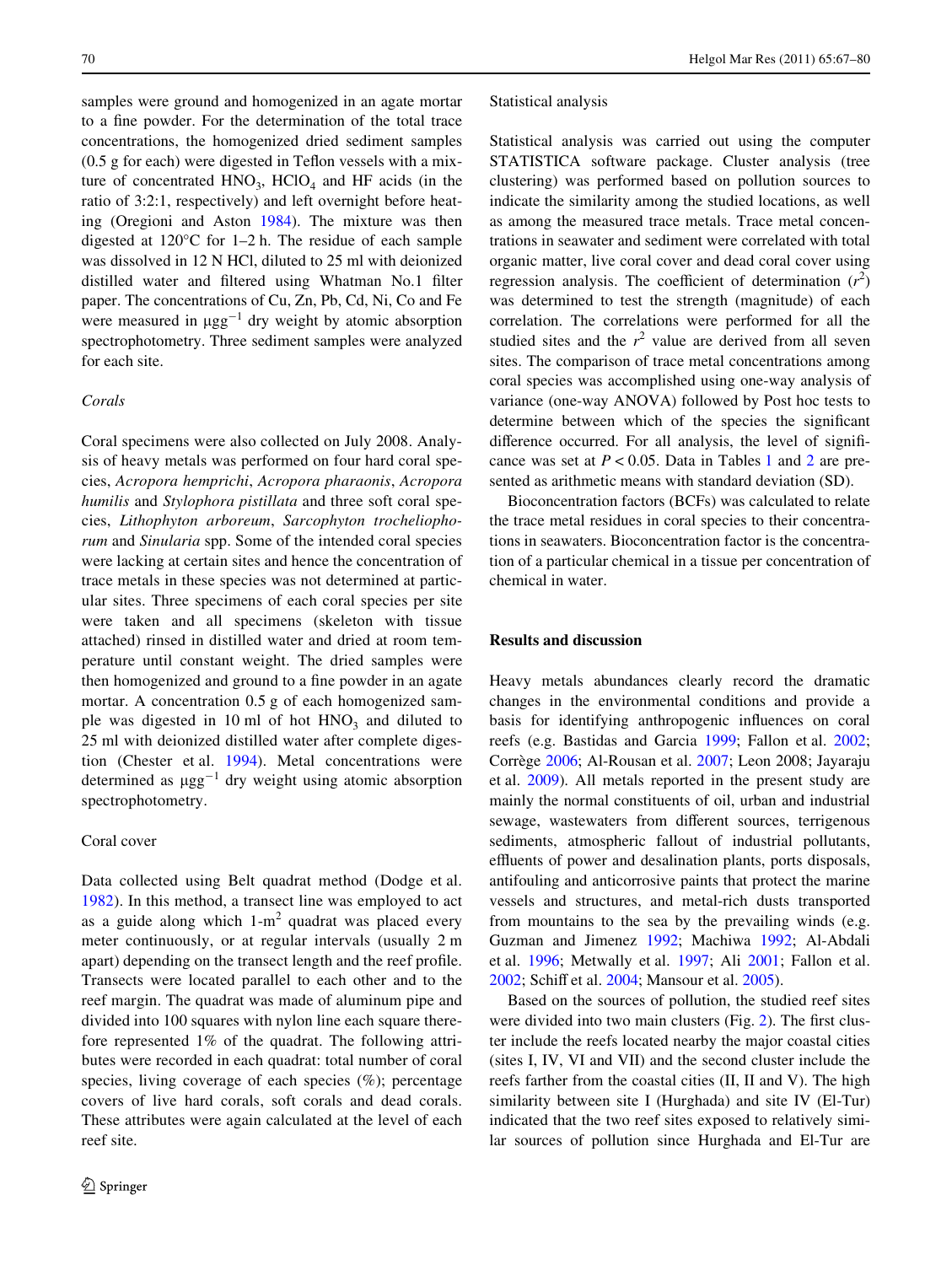<span id="page-4-0"></span>**Table 1** Mean trace metal concentrations in seawater ( $\mu$ g l<sup>-1</sup>, *n* = 12 per site) and reef sediments ( $\mu$ g g<sup>-1</sup> dry weight, *n* = 3 per site) in the sampling locations. Standard deviations are given in parentheses

|                | Metal Sample | Locations        |                |                 |                  |                |                  |                |  |  |  |  |
|----------------|--------------|------------------|----------------|-----------------|------------------|----------------|------------------|----------------|--|--|--|--|
|                |              | I                | $\mathbf{I}$   | III             | IV               | V              | VI               | VII            |  |  |  |  |
| Cu             | W            | 3.35(0.56)       | 3.97(0.59)     | 5.23(0.98)      | 3.22(0.85)       | 2.41(0.64)     | 2.45(0.55)       | 2.08(0.54)     |  |  |  |  |
|                | S            | 7.30(1.36)       | 8.18 (1.09)    | 11.25(1.29)     | 3.58(0.81)       | 1.09(0.27)     | 6.82(1.11)       | 2.79(0.42)     |  |  |  |  |
| Zn             | W            | 11.74(1.52)      | 12.41(1.49)    | 15.21(1.19)     | 7.31(0.92)       | 8.01 (0.90)    | 9.10(1.09)       | 7.18(0.92)     |  |  |  |  |
|                | S            | 25.42 (3.65)     | 26.09 (2.24)   | 25.44 (2.93)    | 27.80 (3.35)     | 3.09(0.49)     | 18.96 (1.68)     | 14.90(0.95)    |  |  |  |  |
| Pb             | W            | 0.68(0.13)       | 0.62(0.06)     | 0.80(0.04)      | 0.59(0.03)       | 0.43(0.02)     | 0.61(0.03)       | 0.37(0.04)     |  |  |  |  |
|                | S            | 10.55(1.62)      | 11.09(1.13)    | 12.64(1.57)     | 10.04 (0.78)     | 6.68(0.99)     | 8.61(0.71)       | 3.67(0.20)     |  |  |  |  |
| C <sub>d</sub> | W            | 0.32(0.01)       | 0.22(0.01)     | 0.43(0.01)      | 0.23(0.01)       | 0.20(0.01)     | 0.13(0.00)       | 0.17(0.02)     |  |  |  |  |
|                | S            | 3.72(0.60)       | 3.15(0.36)     | 4.30(0.91)      | 3.42(0.59)       | 2.48(0.28)     | 3.29(0.34)       | 1.97(0.27)     |  |  |  |  |
| Ni             | W            | 2.92(0.29)       | 4.31(0.56)     | 5.80 (0.99)     | 3.48(0.64)       | 2.79(0.41)     | 3.12(0.39)       | 2.33(0.26)     |  |  |  |  |
|                | S            | 13.08(0.53)      | 16.36(1.07)    | 18.00(1.38)     | 14.23 (1.27)     | 11.84(0.91)    | 9.67(1.18)       | 4.25(0.41)     |  |  |  |  |
| Co             | W            | 0.45(0.04)       | 0.40(0.03)     | 0.52(0.03)      | 0.34(0.02)       | 0.21(0.01)     | 0.30(0.04)       | 0.25(0.01)     |  |  |  |  |
|                | S            | 12.17(0.38)      | 14.02(0.74)    | 13.29(0.66)     | 11.54(0.82)      | 5.16(0.46)     | 7.95(0.49)       | 5.21(0.40)     |  |  |  |  |
| Fe             | W            | 13.88 (0.94)     | 23.55(2.43)    | 28.35 (3.04)    | 13.97(1.01)      | 10.44(0.81)    | 12.14(0.98)      | 9.10(0.62)     |  |  |  |  |
|                | S            | 1430.30 (136.50) | 776.82 (60.73) | 1285.00 (89.50) | 2150.60 (155.94) | 321.50 (39.46) | 2104.70 (126.45) | 790.90 (59.66) |  |  |  |  |

W: seawater, S: sediment

large coastal cities along the Egyptian Red Sea coast and characterized by high population density and growth. On the other hand, the dendrogram reveals also high similarity between sites II (Ras Za'farana) and III (E-Ain Al-Sukhna). These sites are impacted by oil pollution and massive construction activities.

As shown in Fig. [3](#page-6-1), the trace metals in the area of study are grouped in two distinct clusters according to the pollution sources the first cluster comprises Cu, Zn and Ni, while the second cluster comprises Pb, Cd, Co and Fe. Cu and Zn showed high similarity since the main pollution sources of these two metals in the area of study are the antifouling and anticorrosive paints, harbors and sewage (Esslemont [2000](#page-12-17); Leon and Warnken [2008](#page-13-23)). The dendrogram displayed also high similarity between Pb and Cd, where these metals are presumably derived from similar sources of pollution, particularly sewage discharge, wastewater and municipal pipeline (Jayaraju et al. [2009\)](#page-13-17).

## Copper

Copper concentrations in seawater range from  $8 \times$  $10^{-4}$  µg l<sup>-1</sup> in pristine open oceans up to 29.2 µg l<sup>-1</sup> at highly polluted sites (Sadiq [1992\)](#page-13-24). The Australian water quality guidelines stated that copper concentrations in marine waters should not increase than 5  $\mu$ g l<sup>-1</sup> (ANZECC) [1992](#page-12-18)). Antifouling and anticorrosive paints used to protect the ships hulls, recreational vessels and fishing boats (Schiff et al. [2004](#page-13-21); Leon and Warnken [2008](#page-13-23)); domestic and industrial sewage discharge (Jayaraju et al. [2009\)](#page-13-17); wastewater disposal; chronic and accidental oil spill during production, shipping, transfer and processing; effluents from ports; runoff from power and desalination plants; and terrestrial runoff are the major sources of copper in the area of study. Table [1](#page-4-0) shows considerable variations in the levels of copper among the investigated sites. Site III (El-Ain Al-Sukhna) showed the highest copper concentration in seawater and sediments, while the lowest concentrations in seawater and sediments were recorded at sites VII (Dahab) and site V (Sha'b Rashdan), respectively. The range of copper concentrations  $(2.08 \pm 0.54 - 5.23 \pm 0.98 \,\text{µg l}^{-1})$  in the investigated sites exceeds the concentration in pristine open oceans (Sadiq [1992\)](#page-13-24). In addition, the copper concentration in seawater measured at site III  $(5.23 \pm 0.98 \,\mu g \,l^{-1})$ exceeds the critical threshold of Australian Water quality Guidelines (5  $\mu$ g l<sup>-1</sup>). The highest Cu concentrations in corals were recorded in soft corals *Sarcophyton trocheliophorum* and hard corals *Acropora pharaonis* at site III (Table [2\)](#page-5-0). Thus, the elevated Cu concentrations in corals observed at site III are closely related to those in seawater and sediments in this area. On the contrary, corals at site II (Ras Za'farana) did not reflect the elevated Cu concentrations in seawater and sediments at this site (Table [1](#page-4-0)). This may be attributed to the fact that the ability of corals to take and accumulate metals in their tissue is dependent on the physical and chemical characteristics of metals and the environmental factors of seawater in which they live including water currents, dissolved oxygen, pH, salinity and temperature (Waldichuk [1985;](#page-13-25) Shen et al. [1991](#page-13-26)). Copper is one of the metals readily removed from solution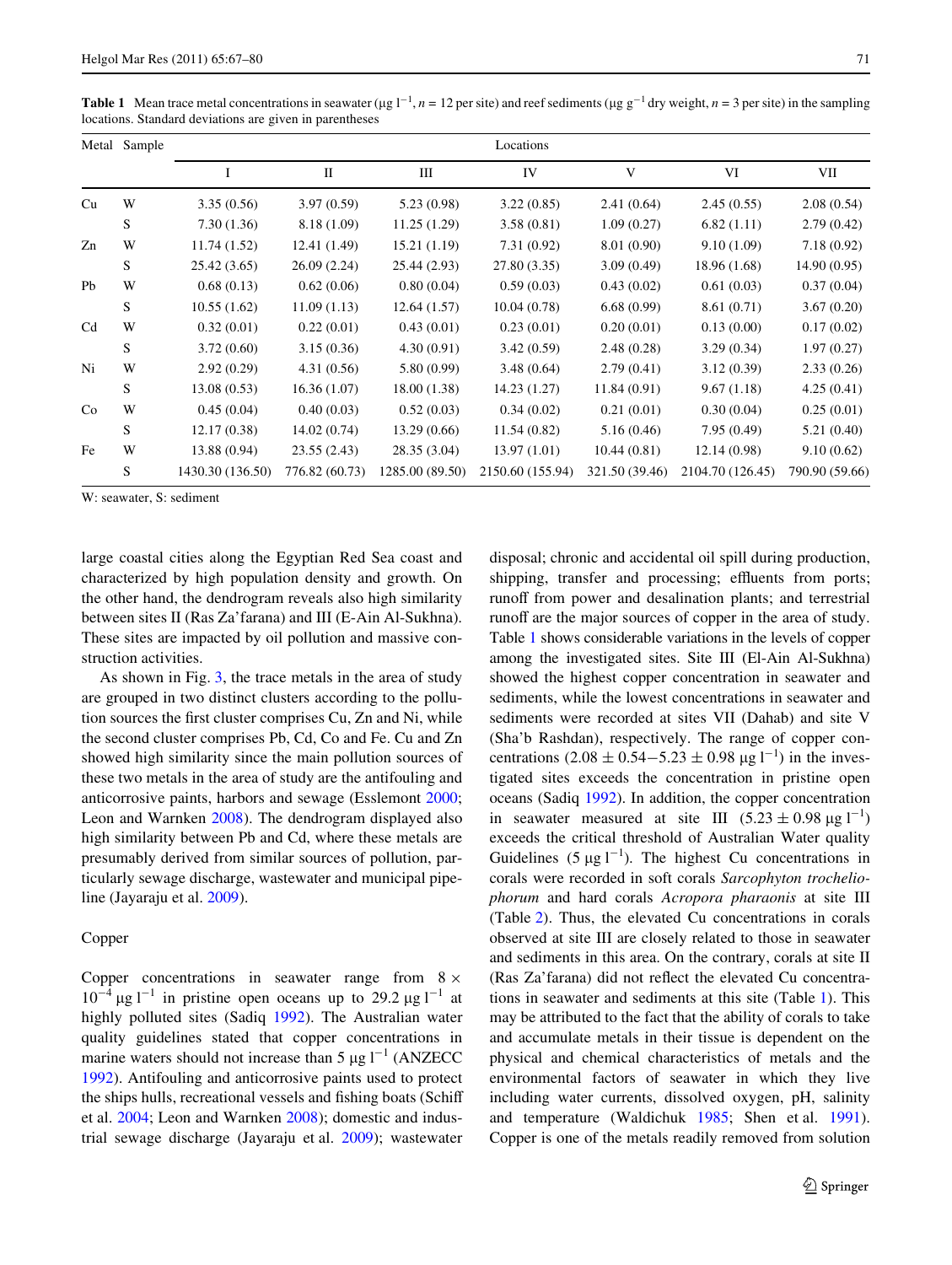<span id="page-5-0"></span>**Table 2** Mean trace metal concentrations ( $\mu$ g g<sup>-1</sup> dry weight) in coral species (skeleton plus tissue) collected from the sampling reef sites (*n* = 3 per site)

| Metal          | Species                        | Locations    |                                   |                |                          |              |                          |              |  |  |
|----------------|--------------------------------|--------------|-----------------------------------|----------------|--------------------------|--------------|--------------------------|--------------|--|--|
|                |                                | $\mathbf I$  | $\mathbf{I}$                      | $\rm III$      | ${\rm IV}$               | $\mathbf{V}$ | VI                       | VII          |  |  |
| Cu             | Acropora hemprichi             | 2.10(0.32)   | $\overline{\phantom{0}}$          | 9.54(0.89)     | $\overline{\phantom{0}}$ | 3.20(0.36)   |                          |              |  |  |
|                | Acropora pharaonis             | 2.19(0.25)   | 1.15(0.27)                        | 10.44(1.28)    | 7.19(0.86)               | 2.63(0.36)   | 4.05(0.54)               | 1.56(0.37)   |  |  |
|                | Acropora humilis               | 2.98(0.34)   |                                   |                | 8.66 (0.91)              | 3.25(0.36)   | 1.28(0.14)               | 1.35(0.11)   |  |  |
|                | Stylophora pistillata          | 2.13(0.20)   | 1.73(0.21)                        | 8.35(1.14)     |                          | 3.00(0.33)   | 1.77(0.35)               | 2.50(0.32)   |  |  |
|                | Lithophyton arboreum           | 3.21(0.58)   | 2.92(0.49)                        | 3.63(0.16)     |                          | 5.00(0.39)   | 3.38(0.43)               | 2.60(0.27)   |  |  |
|                | Sarcophyton<br>trocheliophorum | 4.95(0.60)   |                                   | 13.66(1.55)    | 4.65(0.95)               | 4.25(0.65)   |                          |              |  |  |
|                | Sinularia spp.                 | 5.50(1.18)   | $\overline{\phantom{0}}$          | 4.13(0.19)     | 9.39(0.77)               | 4.88(0.53)   | 2.83(0.26)               | 3.33(0.28)   |  |  |
| Zn             | Acropora hemprichi             | 58.35 (2.87) |                                   | 36.63 (2.60)   |                          | 26.09 (1.88) |                          |              |  |  |
|                | Acropora pharaonis             | 21.22 (2.43) | 6.73(0.62)                        | 45.08 (2.80)   | 17.46 (1.46)             | 19.99 (2.04) | 32.65(2.93)              | 0.54(0.09)   |  |  |
|                | Acropora humilis               | 25.94 (2.43) |                                   |                | 56.72 (2.46)             | 8.12 (1.49)  | 20.62 (2.48)             | 3.18(0.41)   |  |  |
|                | Stylophora pistillata          | 15.68(1.58)  | 9.28(0.92)                        | 41.44 (2.48)   |                          | 20.48 (1.86) | 5.66(0.92)               | 7.62(0.95)   |  |  |
|                | Lithophyton arboreum           | 58.19 (4.33) | 82.56 (7.29)                      | 81.19 (3.87)   |                          | 82.39 (3.98) | 123.60 (12.43)           | 61.13(3.91)  |  |  |
|                | Sarcophyton<br>trocheliophorum | 29.85 (2.46) |                                   | 37.06 (2.63)   | 74.50 (5.51)             | 59.06 (2.35) |                          |              |  |  |
|                | Sinularia spp.                 | 31.28 (3.66) | $\qquad \qquad -$                 | 141.30 (16.87) | 50.30 (4.46)             | 31.36 (2.33) | 51.61 (3.78)             | 38.67 (3.53) |  |  |
| Pb             | Acropora hemprichi             | 9.16(0.85)   | $\qquad \qquad -$                 | 7.12(0.86)     |                          | 31.42 (3.19) |                          |              |  |  |
|                | Acropora pharaonis             | 16.36(1.47)  | 29.96 (2.96)                      | 8.59 (0.97)    | 27.27 (2.72)             | 32.72 (2.92) | 29.45 (3.18)             | 24.54 (2.36) |  |  |
|                | Acropora humilis               | 14.18 (0.52) | $\qquad \qquad -$                 |                | 26.18 (1.78)             | 25.45 (2.38) | 25.20 (3.27)             | 21.27(2.15)  |  |  |
|                | Stylophora pistillata          | 12.36 (1.27) | 26.47 (1.72)                      | 6.89(0.35)     | $\qquad \qquad -$        | 29.09 (2.32) | 24.72 (2.52)             | 30.54 (2.77) |  |  |
|                | Lithophyton arboreum           | 36.00(2.53)  | 14.54 (1.29)                      | 28.40 (3.49)   | $\overline{\phantom{0}}$ | 36.36 (2.97) | 34.36 (2.93)             | 14.18 (2.39) |  |  |
|                | Sarcophyton<br>trocheliophorum | 18.54 (1.69) |                                   | 11.63(1.09)    | 20.29 (1.95)             | 24.72 (2.06) | $\qquad \qquad -$        |              |  |  |
|                | Sinularia spp.                 | 36.00 (2.59) | $\overline{\phantom{m}}$          | 16.36(1.14)    | 32.07 (2.67)             | 36.01 (2.01) | 27.81 (1.63)             | 26.18 (2.10) |  |  |
| C <sub>d</sub> | Acropora hemprichi             | 0.60(0.03)   |                                   | 1.34(0.20)     |                          | 3.76(0.52)   |                          |              |  |  |
|                | Acropora pharaonis             | 1.31(0.15)   | 3.54(0.49)                        | 2.05(0.28)     | 2.07(0.31)               | 3.04(0.20)   | 3.10(0.30)               | 1.82(0.31)   |  |  |
|                | Acropora humilis               | 1.62(0.23)   |                                   |                | 2.11(0.25)               | 3.26(0.66)   | 2.79(0.35)               | 1.84(0.19)   |  |  |
|                | Stylophora pistillata          | 0.54(0.03)   | 3.06(0.44)                        | 1.26(0.09)     |                          | 3.33(0.61)   | 2.88(0.23)               | 2.78(0.24)   |  |  |
|                | Lithophyton arboreum           | 4.56(0.76)   | 1.40(0.17)                        | 2.47(0.32)     |                          | 2.92(0.31)   | 4.11(0.48)               | 3.10(0.36)   |  |  |
|                | Sarcophyton<br>trocheliophorum | 2.41(0.24)   | -                                 | 0.89(0.12)     | 1.58(0.21)               | 1.69(0.19)   |                          |              |  |  |
|                | Sinularia spp.                 | 3.82(0.43)   |                                   | 9.59(0.69)     | 3.52(0.33)               | 4.11(0.40)   | 1.98(0.24)               | 2.51(0.20)   |  |  |
| Ni             | Acropora hemprichi             | 1.35(0.17)   |                                   | 8.22(0.75)     |                          | 14.53 (1.56) |                          |              |  |  |
|                | Acropora pharaonis             | 5.74(0.74)   | 12.11 (0.79)                      | 9.01(0.15)     | 7.11(0.72)               | 11.74(1.10)  | 11.66(1.15)              | 9.84 (0.98)  |  |  |
|                | Acropora humilis               | 6.25(0.50)   | $\hspace{0.1in} - \hspace{0.1in}$ |                | 10.02(0.66)              | 9.83(0.64)   | 8.10(0.65)               | 10.970.80    |  |  |
|                | Stylophora pistillata          | 1.61(0.17)   | 13.22(1.13)                       | 7.88(0.62)     | $\qquad \qquad -$        | 11.47(0.72)  | 13.20(0.85)              | 13.65(0.64)  |  |  |
|                | Lithophyton arboreum           | 18.20 (1.29) | 7.11(0.58)                        | 11.23(0.79)    |                          | 11.65(0.66)  | 12.15(0.83)              | 6.84(0.34)   |  |  |
|                | Sarcophyton<br>trocheliophorum | 8.56 (0.70)  |                                   | 4.20(0.31)     | 3.81 (0.24)              | 3.15(0.30)   | $\overline{\phantom{0}}$ |              |  |  |
|                | Sinularia spp.                 | 14.20 (1.04) | $\qquad \qquad -$                 | 186.00 (8.54)  | 13.13(0.52)              | 15.83(1.00)  | 9.34(0.65)               | 12.20(0.91)  |  |  |
| Co             | Acropora hemprichi             | 1.38(0.16)   |                                   | 3.70 (0.38)    |                          | 6.36(0.60)   |                          |              |  |  |
|                | Acropora pharaonis             | 1.97(0.18)   | 5.86(0.64)                        | 5.29(0.51)     | 4.63(0.53)               | 5.36(0.59)   | 5.56 (0.54)              | 5.36(0.43)   |  |  |
|                | Acropora humilis               | 3.11(0.34)   | $\qquad \qquad -$                 |                | 4.45(0.46)               | 4.07(0.38)   | 5.01(0.23)               | 5.00(0.31)   |  |  |
|                | Stylophora pistillata          | 1.74(0.20)   | 5.25(0.54)                        | 4.64(0.27)     |                          | 6.00(0.45)   | 5.58(0.56)               | 5.74(0.52)   |  |  |
|                | Lithophyton arboreum           | 4.87(0.32)   | 2.45(0.21)                        | 5.16(0.50)     | $\qquad \qquad -$        | 4.71(0.41)   | 6.52(0.61)               | 4.33(0.41)   |  |  |
|                | Sarcophyton<br>trocheliophorum | 3.12(0.35)   |                                   | 1.36(0.11)     | 3.45(0.32)               | 3.11(0.36)   |                          |              |  |  |
|                | Sinularia spp.                 | 7.71(0.64)   | $\qquad \qquad -$                 | 7.10(0.22)     | 7.45(0.50)               | 7.68(0.61)   | 5.03(0.47)               | 4.71(0.42)   |  |  |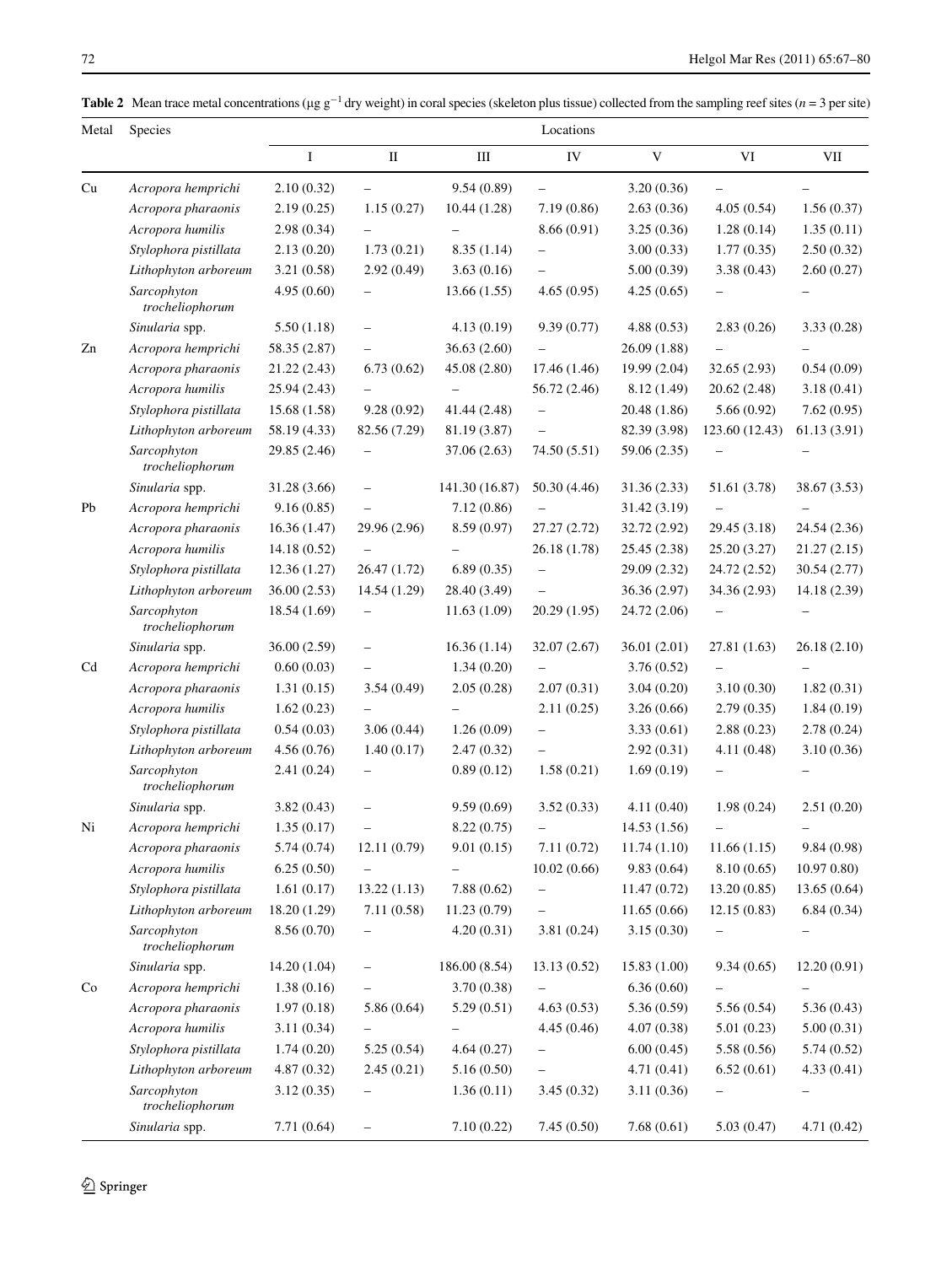**Table 2** continued

| Metal | <b>Species</b>                 | Locations    |              |                |                          |              |    |                            |  |
|-------|--------------------------------|--------------|--------------|----------------|--------------------------|--------------|----|----------------------------|--|
|       |                                |              | П            | Ш              | IV                       | V            | VI | VІІ                        |  |
| Fe    | Acropora hemprichi             | 22.61 (1.76) |              | 286.21 (35.89) | $\overline{\phantom{0}}$ | 37.77 (2.55) |    |                            |  |
|       | Acropora pharaonis             | 27.28 (1.76) | 32.74(2.66)  | 321.54 (32.28) | 33.41 (1.71)             | 21.44(1.67)  |    | 23.84 (1.62) 30.89 (1.84)  |  |
|       | Acropora humilis               | 90.01 (4.52) |              |                | 60.77(3.00)              | 20.19(1.54)  |    | $13.25(1.30)$ 40.26 (1.84) |  |
|       | Stylophora pistillata          | 16.87(1.17)  | 61.08(2.18)  | 297.30 (18.48) | $\overline{\phantom{0}}$ | 26.54(1.54)  |    | 24.23 (1.56) 25.19 (1.60)  |  |
|       | Lithophyton arboreum           | 50.43 (2.73) | 125.90 8.91) | 55.38 (2.59)   | $\overline{\phantom{0}}$ | 44.23 (1.94) |    | 44.16 (2.09) 44.58 (1.73)  |  |
|       | Sarcophyton<br>trocheliophorum | 36.49(1.60)  |              | 27.31 (1.33)   | 32.95 (1.67)             | 121.10(6.17) |    |                            |  |
|       | Sinularia spp.                 | 44.61 (1.72) |              | 45.67 (2.04)   | 55.08 (2.26)             | 38.32 (1.78) |    | $17.69(1.19)$ 57.31 (2.44) |  |

Numbers in parentheses indicate the standard deviations (SD)

Hard corals*: Acropora hemprichi*, *Acropora pharaonis, Acropora humilis* and *Stylophora pistillata*

Soft corals: *Lithophyton arboreum*, *Sarcophyton trocheliophorum* and *Sinularia* spp

–: not determined



<span id="page-6-0"></span>**Fig. 2** Cluster analysis dendrogram showing the similarities between the sampling locations in the pollution sources

by adsorption to particles (Clark [1992;](#page-12-19) Turner [2010\)](#page-13-27). Site II is considered an exposed area characterized by strong water currents and high wave action due to the effect of strong prevailing northerly winds blow in this area. Therefore, it is suggested that these water currents regularly withdraw the copper-bound particles from the coral surface (Fig. [4\)](#page-6-2).

The significant positive correlations (Table [4](#page-7-0)) between total organic matter content and the concentrations of Cu in seawater  $(r^2 = 0.82, t = 4.7, P < 0.01)$  and in sediments  $(r^2 = 0.66, t = 3.13, P < 0.05)$  indicate the role of organic matter content in complexation and distribution of Cu, and hence increasing its concentration (Al-Abdali et al. [1996](#page-12-15); Shriadah [1998](#page-13-28)). The main causes responsible for increased Cu concentration at site III include the following: (1) copper and cupric oxide released from the antifouling and anticorrosive paints that coating the structures and marine vessels (Cargo ships and tankers) waiting in the offshore transit area at El-Ain Al-Sukhna. Also the recreational and



<span id="page-6-1"></span>**Fig. 3** Tree clustering dendrogram based on the pollution sources showing the similarity among the surveyed metals



<span id="page-6-2"></span>**Fig. 4** Percentage covers of live hard, dead and soft corals in the sampling locations

tourist boats waiting in the nearby Marina are coated with Cu-contaminated paints; (2) increased terrestrial runoff of sewage and wastewater from the tourist villages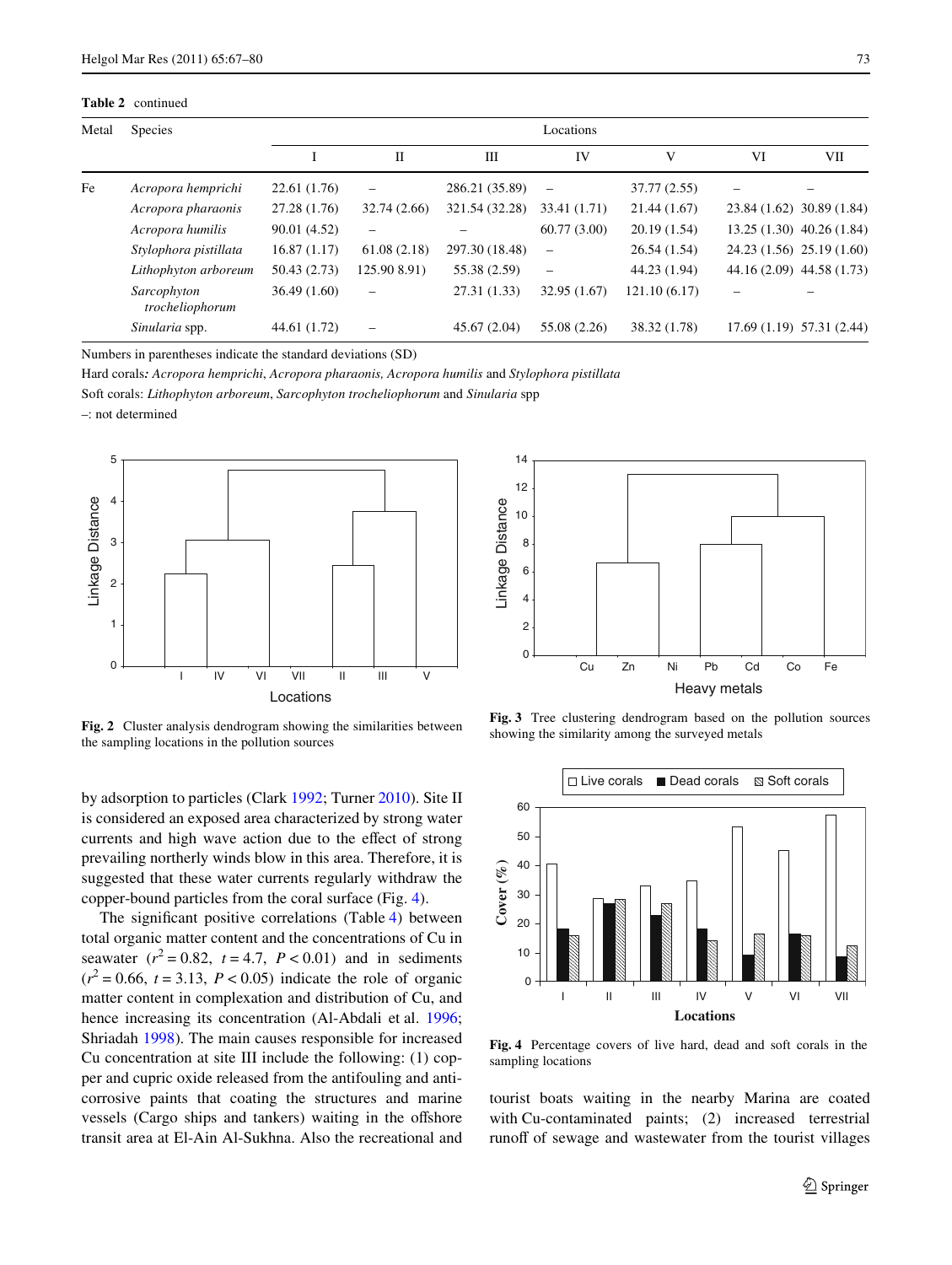<span id="page-7-1"></span>**Table 3** Mean values of bioconcentration factors  $(\times 103$  ppb) of heavy metals in coral species collected from the

area of study

and recreational resorts, which are widespread in this area; (3) effluents from new El-Ain Al-Sukhna port and Gulf of Suez Power Plant; (4) higher percentage of organic matter in sediments (9.95%, Fig. [5](#page-8-0)) as a result of increased terrestrial runoff, in addition the limited water currents and the slow rate of water exchange in this area tend to enhance the conditions suitable for accumulation of organic matter (Shriadah [1998](#page-13-28)).

Cu concentration and bioconcentration factor showed no significant differences among the coral species (ANOVA, *df* = 30, *F* = 0.85, *P* > 0.05, and *df* = 30, *F* = 1.24, *P* > 0.05, respectively). However, Soft corals *Sarcophyton trocheliophorum* displayed higher mean Cu concentration,  $6.88 \pm 2.26$  (SE) µg g<sup>-1</sup> and the greatest bioconcentration factor of Cu  $(1.82 \times 10^3 \text{ pb}$  $(1.82 \times 10^3 \text{ pb}$  $(1.82 \times 10^3 \text{ pb}$ , Table 3) than other corals

reported in the current study because it is capable to accommodate a wide range of pollutant concentrations including copper without adverse effects (Haynes and Johnson [2000;](#page-13-29) Koop et al. [2001\)](#page-13-30) and exhibited higher rate of Cu accumulation in its tissue. The significant positive correlations (Table [4\)](#page-7-0) obtained between percentage cover of dead corals and Cu concentrations in seawater  $(r^2 = 0.67, t = 3.15,$  $P < 0.05$ ) and sediments ( $r^2 = 0.68$ ,  $t = 3.23$ ,  $P < 0.05$ ) demonstrate the contribution of elevated Cu levels in enhancing the coral mortality in the area of study (Abdel-Salam [1989](#page-12-3); Mitchelmore et al. [2007;](#page-13-10) Sabdono [2009](#page-13-9)). Consequently, the percentage cover of live corals was significantly decreased with increasing Cu concentration in seawater  $(r^2 = 0.67, t = -3.16, P < 0.05)$  and considerably decreased with increasing Cu concentration in sediments

| Metals |      |       |                |      |       |      |  |
|--------|------|-------|----------------|------|-------|------|--|
| Cu     | Zn   | Pb    | C <sub>d</sub> | Ni   | Co    | Fe   |  |
|        |      |       |                |      |       |      |  |
| 1.26   | 3.55 | 31.81 | 7.93           | 2.36 | 13.49 | 5.12 |  |
| 1.09   | 1.98 | 45.72 | 11.96          | 2.93 | 15.47 | 3.50 |  |
| 1.22   | 2.74 | 44.64 | 12.56          | 3.17 | 15.22 | 3.65 |  |
| 0.97   | 1.51 | 43.37 | 12.28          | 3.20 | 16.01 | 3.60 |  |
|        |      |       |                |      |       |      |  |
| 1.18   | 8.22 | 48.52 | 15.06          | 3.47 | 14.73 | 3.95 |  |
| 1.82   | 5.64 | 33.42 | 6.23           | 1.47 | 8.63  | 4.39 |  |
| 1.69   | 5.64 | 54.64 | 16.68          | 9.10 | 20.81 | 3.37 |  |
|        |      |       |                |      |       |      |  |

<span id="page-7-0"></span>**Table 4** Summary of correlations among metals, organic matter, and covers of live and dead corals in all reef sites

| Metal | Sample |         | Live coral cover |                  | Dead coral cover |       |                  | Total organic matter |       |                  |
|-------|--------|---------|------------------|------------------|------------------|-------|------------------|----------------------|-------|------------------|
|       |        | r       | r <sup>2</sup>   | $\boldsymbol{P}$ | r                | $r^2$ | $\boldsymbol{P}$ | $\mathbf{r}$         | $r^2$ | $\boldsymbol{P}$ |
| Cu    | W      | $-0.82$ | 0.67             | 0.025            | 0.82             | 0.67  | 0.025            | 0.90                 | 0.82  | 0.005            |
|       | S      | $-0.72$ | 0.52             | 0.067            | 0.82             | 0.68  | 0.023            | 0.81                 | 0.66  | 0.026            |
| Zn    | W      | $-0.67$ | 0.44             | 0.103            | 0.76             | 0.57  | 0.049            | 0.85                 | 0.72  | 0.015            |
|       | S      | $-0.83$ | 0.69             | 0.021            | 0.80             | 0.64  | 0.031            | 0.65                 | 0.43  | 0.116            |
| Pb    | W      | $-0.81$ | 0.65             | 0.028            | 0.81             | 0.66  | 0.026            | 0.89                 | 0.79  | 0.008            |
|       | S      | $-0.92$ | 0.85             | 0.003            | 0.89             | 0.80  | 0.007            | 0.81                 | 0.65  | 0.029            |
| Cd    | W      | $-0.52$ | 0.27             | 0.236            | 0.48             | 0.23  | 0.278            | 0.96                 | 0.92  | 0.001            |
|       | S      | $-0.94$ | 0.89             | 0.001            | 0.95             | 0.91  | 0.001            | 0.78                 | 0.61  | 0.038            |
| Ni    | W      | $-0.76$ | 0.58             | 0.046            | 0.78             | 0.61  | 0.039            | 0.78                 | 0.61  | 0.038            |
|       | S      | $-0.87$ | 0.77             | 0.010            | 0.82             | 0.67  | 0.025            | 0.72                 | 0.51  | 0.071            |
| Co    | W      | $-0.79$ | 0.61             | 0.038            | 0.80             | 0.64  | 0.031            | 0.96                 | 0.92  | 0.001            |
|       | S      | $-0.97$ | 0.93             | 0.000            | 0.95             | 0.90  | 0.001            | 0.77                 | 0.60  | 0.041            |
| Fe    | W      | $-0.81$ | 0.66             | 0.027            | 0.85             | 0.73  | 0.014            | 0.78                 | 0.61  | 0.039            |
|       | S      | $-0.36$ | 0.13             | 0.429            | 0.28             | 0.08  | 0.547            | 0.22                 | 0.05  | 0.635            |

Correlations are significant at  $P < 0.05$ 

 $r$ : correlation coefficient,  $r^2$ : coefficient of determination,  $P$ : statistical significance

W: seawater, S: reef sediment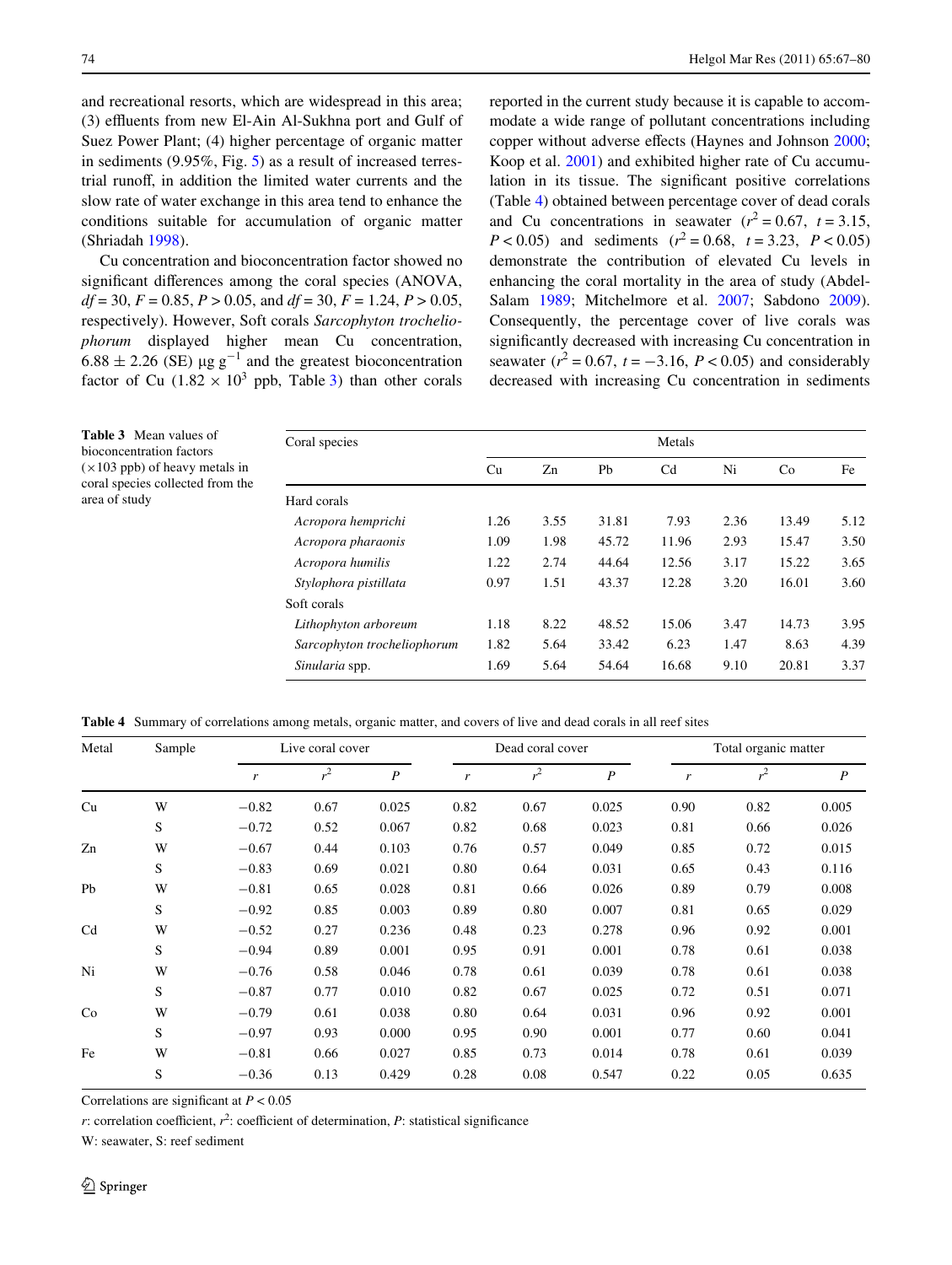

<span id="page-8-0"></span>**Fig. 5** Percentage of total organic matter in sediment collected from the surveyed reef sites

 $(r^2 = 0.52, t = -2.33, P > 0.05)$ . Previous studies have shown that the higher concentrations of copper inhibit coral fertilization (Heyward [1988;](#page-13-2) Reichelt-Brushett and Harrison [1999](#page-13-3); Reichelt-Brushett and Michalek-Wagner [2005\)](#page-13-5) reduce the survival and settlement of coral larvae, planulae (Esquivel [1983;](#page-12-0) Reichelt-Brushett and Harrison [2000](#page-13-7)). This may be belonging to the major causes responsible for reduced live coral cover with elevated levels of copper.

Zinc

Zinc concentration recorded throughout the world's open oceans average  $5 \mu g l^{-1}$  (Riley and Chester [1989\)](#page-13-31). The Australian Water Quality Guidelines indicate that zinc should not exceed than  $50 \mu g l^{-1}$  in marine waters (ANZECC [1992\)](#page-12-18).

Zinc concentration (Table [1\)](#page-4-0) in seawater ranging from  $7.18 \pm 0.92 \,\mathrm{\mu g\,l}^{-1}$  at site VII (Dahab) to  $15.21 \pm$  $1.19 \,\mu g \,$  l<sup>-1</sup> at site III (El-Ain Al-Sukhna), while its concentration in sediments ranging from 3.09  $\pm$  0.49 µg g<sup>-1</sup> at site V (Sha'b Rashdan, Gulf of Suez) to  $27.8 \pm 3.35$   $\mu$ g g<sup>-1</sup> at site IV (Al-Tur). Thus, the average Zn concentration  $(10.14 \pm 1.15 \,\mu g \, l^{-1})$  in seawater of the study area exceeds the world's open oceans average (5  $\mu$ g l<sup>-1</sup>) and lowers than the threshold concentration of Australian Water Quality Guidelines (50  $\mu$ g l<sup>-1</sup>).

Increased sewage and wastewater discharge associated with the growth of coastal cities, tourist villages and recreational resorts; increased terrigenous sediment runoff due to intensive coastal constructions for tourism development and expansion of coastal cities; runoff from commercial, recreational and fishing harbors found in the region; power and desalination plants input; and Zinc contained in antifouling and anticorrosive paints that protect the hulls of marine vessels are the major anthropogenic sources of zinc in the area of study. These factors may be responsible for the relatively elevated levels of Zn in

seawater and sediments (Table [1](#page-4-0)) at sites I, II, III, IV and VI (Sharm el-Sheikh). Total organic matter content in sediment (Fig. [5](#page-8-0)) was positively correlated (Table [4\)](#page-7-0) with Zn concentration in seawater  $(r^2 = 0.72, t = 3.62,$  $P < 0.05$ ) and sediment ( $r^2 = 0.43$ ,  $t = 1.33$ ,  $P > 0.05$ ). This relationship reveals that the majority of Zn in the investigated area is derived from pollutant sources (Shriadah [1998;](#page-13-28) Turner [2010\)](#page-13-27).

Soft corals *Sinularia* spp. collected from Site III and *Lithophyton arboreum* collected from site VI contained the highest concentrations of Zn  $(141.3 \pm 16.87)$  and  $123.6 \pm 12.43 \,\mu g \, g^{-1}$ , respectively, Table [2\)](#page-5-0). The possible explanation is that the environmental factors at sites III and VI can increase Zn uptake and accumulation in these corals (Waldichuk [1985](#page-13-25); Shen et al. [1991](#page-13-26)), in addition these corals probably able to regulate the high concentration of Zn in their tissue (Klumpp and Peterson [1979;](#page-13-32) Peters et al. [1997](#page-13-11)). The most likely mechanism for incorporation of zinc in corals is a combination of uptake of seawater-soluble metals and incorporation via coral polyp feeding (Howard and Brown [1984\)](#page-13-0).

Zn concentration was significantly different among the coral species reported in this study (ANOVA, *df* = 30, *F* = 5.73, *P* < 0.001). *Lithophyton arboreum* displayed the greatest mean concentration  $(81.51 \pm 9.54 \,\mu g \, g^{-1})$ , while the smallest mean concentration (16.69  $\pm$  5.44  $\mu$ g g<sup>-1</sup>) was displayed by the hard coral *Stylophora pistillata.* This may be attributed to the capability of *Lithophyton arboreum* to tolerate a wide range of Zn concentration through performing detoxification mechanisms for accumulated Zn (Viarengo [1989](#page-13-33); Haynes and Johnson [2000](#page-13-29)) and the greater bioconcentration factor (8.22  $\times$  10<sup>3</sup> ppb<sup>,</sup> Table [3\)](#page-7-1) of Zn in the tissue of this species. The adverse impacts of elevated Zn concentrations on coral community are indicated by the significant negative relationship  $(r^2 = 0.69, t = -3.31,$ *P* < 0.05) between Zn concentration in sediments and percentage cover of live hard corals, as well as the significant positive relationships (Table [4](#page-7-0)) between the percentage cover of dead corals and Zn concentrations in sweater and sediments  $(r^2 = 0.57, t = 2.59, P < 0.05 \text{ and } r^2 = 0.64,$  $t = 2.97$ ,  $P < 0.05$ , respectively).

# Lead and cadmium

Lead is among the most pervasive of pollutants has introduced to the marine environment due to human activities. In local coastal regions, lead pollution may also be present in domestic sewage and sewage contaminated with industrial waste (Patterson et al. [1976\)](#page-13-34). Cadmium is highly toxic and originates from anthropogenic activities. De Carlo and Spencer ([1995\)](#page-12-20) found that more than 90% of Cd in marine environment is of anthropogenic origin. Cadmium is a relatively rare element with concentrations ranging from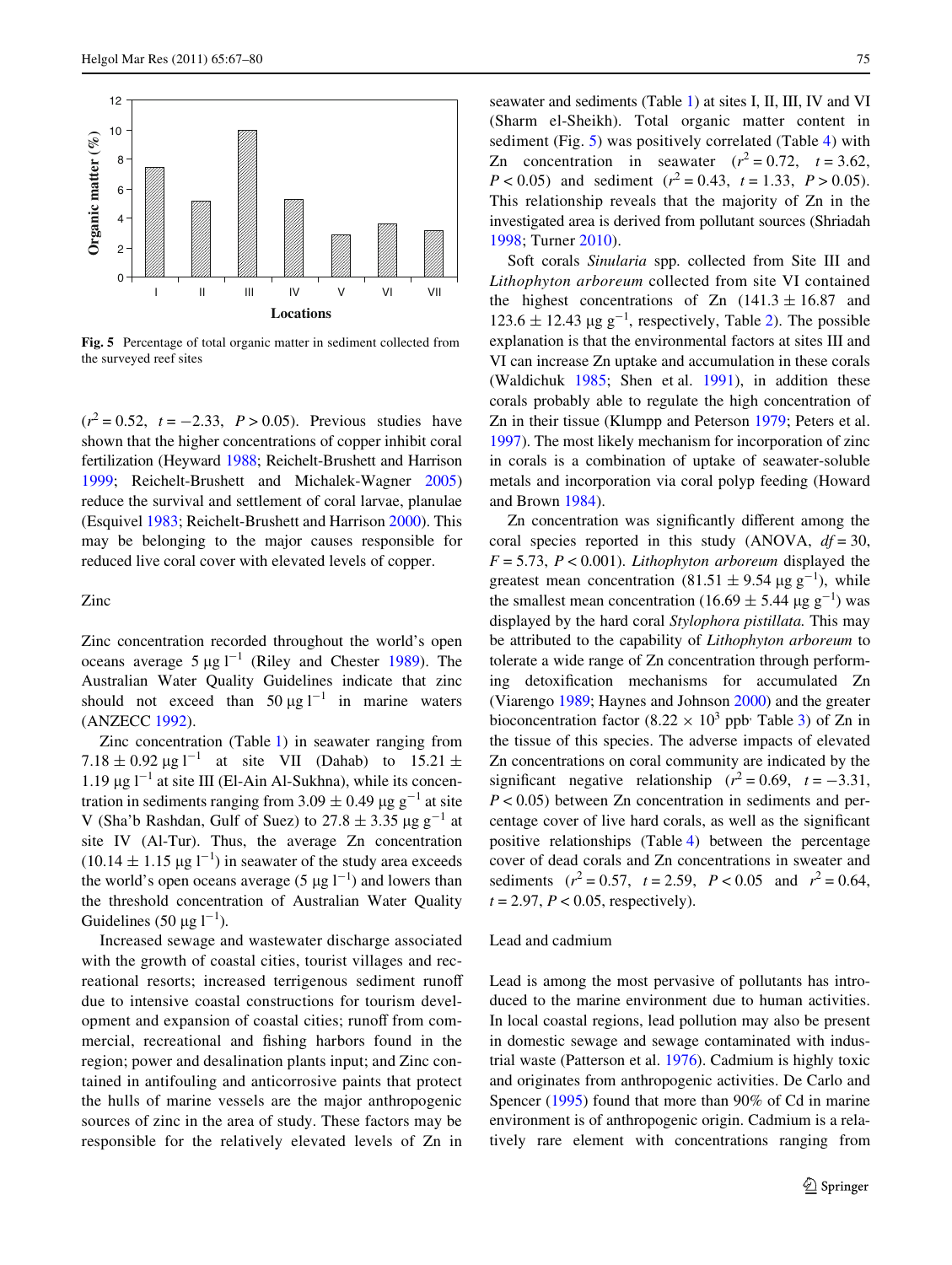$2 \times 10^{-4}$  to 2.9 µg l<sup>-1</sup> (Sadiq [1992](#page-13-24)). However, in polluted estuaries or harbors and ports, values up to 50  $\mu$ g l<sup>-1</sup> have been recorded (Chester [1990](#page-12-21)).

Concentrations of Pb and Cd in seawater at the investigated sites were generally low and showed no marked differences between sites (Table  $2$ ). The range of Cd concentrations in seawater reported here  $(0.13-0.43 \text{ µg l}^{-1})$  is within the normal range of seawater (Sadiq [1992](#page-13-24)) and less than the critical threshold level  $(2 \mu g 1^{-1})$  of the Australian Water Quality Guidelines for marine environment (ANZECC [1992\)](#page-12-18).

The higher concentrations of Pb and Cd in sediments reported at sites I, II, III, IV and VI (Tables  $1$ ) reflected the influence of anthropogenic stresses. Since these areas are the main recreational centers and coastal cities in the Northern Red Sea, they are undergoing enhanced anthropogenic terrestrial runoff. Increased sewage and wastewaters outfall associated with population growth of the coastal cities, and increasing tourist villages and recreational resorts are among the potential sources of Pb and Cd pollution. Sewage levels have been increased in proportion to population growth of coastal cities. Sewage sludge has been reported to contain high lead and cadmium concentrations (Clark [1992;](#page-12-19) Jayaraju et al. [2009](#page-13-17)). Also inputs from fishing harbor (site IV), Marina of yachts (site III) and harbors of recreational boats (sites I and VI), and El-Ain Al-Sukhna commercial port (site III) may be substantially contributed to the elevated levels of Pb and Cd in sediment at these areas. Gasoline fuel emissions from atmosphere, recreational yachts and fishing boats may increase the Pb concentration in the area of study (Patterson [1983](#page-13-35); Esslemont [2000\)](#page-12-17). Moreover, the lead-made municipal pipelines are considered important source of Pb in marine environment close to coastal cities. Crude oil is known to contain minor amounts of Pb (Al-Abdali et al. [1996](#page-12-15); Metwally et al. [1997](#page-13-20)), so it seems likely that the chronic and accidental oil spillage resulted from several sources at sites I and II (during transport, shipping and unloading) acts as an additional cause of elevated Pb levels in these areas. The higher percentage of total organic matter in sediments (Fig. [5\)](#page-8-0) at sites I, II, III and IV (7.46, 5.13, 9.95 and 5.26%, respectively) could also contribute to increased concentrations of Pb and Cd recorded in these sites (Al-Abdali et al. [1996;](#page-12-15) Shriadah [1998\)](#page-13-28). This contribution is corroborated by the significant proportional relationships between total organic matter content in sediments and concentrations of both Pb and Cd in sediments ( $r^2 = 0.65$ ,  $t = 3.04$ ,  $P < 0.05$  and  $r^2 = 0.91$ ,  $t = 7.01$ , *P* < 0.001, respectively). The range of Cd concentrations in sediments in the present results  $(1.97 \pm 0.27 4.3 \pm 0.91$  µg g<sup>-1</sup>) is higher than the permissible natural background range  $(1.2-2.0 \mu g g^{-1})$  in the Arabian Gulf region (Al-Abdali et al. [1996](#page-12-15)).

Incorporation of lead and cadmium into corals can be mainly the result of dissolved metal incorporation, included particulate material absorbed by coral tissue or coral feeding (Brown [1987;](#page-12-4) Corrège [2006;](#page-12-6) Al-Rousan et al. [2007](#page-12-9)). There are some evidences that corals might be able to regulate the concentrations of metal in their tissues (e.g. Peters et al. [1997;](#page-13-11) Esslemont [2000;](#page-12-17) Reichelt-Brushett and McOristb [2003](#page-13-36); Anu et al. [2007\)](#page-12-10). The regulation of the body metal concentration to an approximately constant level is achieved by balancing excretion to metal uptake (Rainbow et al. [1990\)](#page-13-37). Lead concentration and bioconcentration factor were not significantly different among the coral species of interest (ANOVA,  $df = 30$ ,  $F = 1.23$ , *P* > 0.05 and *df* = 30, *F* = 0.53, *P* > 0.05, respectively). The higher concentrations of lead in corals (Table [2\)](#page-5-0) were reported in soft corals *Lithophyton arboreum* at sites I and V  $(36.00 \pm 2.53 \text{ µg g}^{-1} \text{ and } 36.36 \pm 2.97 \text{ µg g}^{-1}, \text{ respec-}$ tively) and *Sinularia* spp. at sites I and V (36.00  $\pm$ 2.59  $\mu$ g g<sup>-1</sup> and 36.01  $\pm$  2.01  $\mu$ g g<sup>-1</sup>, respectively). Also cadmium concentration and the bioconcentration factor insignificantly different among coral species (ANOVA, *df* = 30, *F* = 1.91, *P* > 0.05 and *df* = 30, *F* = 1.22, *q* > 0.05, respectively). The highest concentration of cadmium  $(9.59 \pm 0.69 \,\mu g \, g^{-1})$  was reported in the tissue of *Sinularia* spp. at site III (Table [2](#page-5-0)). These considerable variations may be related to the physicochemical factors of the aquatic medium (Phillips [1980;](#page-13-38) Esslemont [2000](#page-12-17)) in the studied sites and the different accumulation strategies of corals (Rainbow et al. [1990](#page-13-37); Dallinger and Rainbow [1993](#page-12-22); Anu et al. [2007\)](#page-12-10). Increasing salinity of seawater can increase the cadmium uptake (Ramos et al. [2004](#page-13-14)). Heavy metals and probably other pollutants are expected to be absorbed more rapidly at higher temperatures (Rainbow [1990](#page-13-39)). It is interesting to note that the higher levels of lead in corals taken from site V (Table  $2$ ) did not reflect low concentrations of Pb in seawater and sediments at this site (Table [1](#page-4-0)). It is hypothesized that the environmental parameters at this site may increase the rate of metal uptake and accumulation by corals at the expense of excretion rate (removal of pollutants from tissue), even though the lead concentrations in the environment are very low (Waldichuk [1985;](#page-13-25) Shen et al. [1991](#page-13-26)). Furthermore, *Sinularia* spp. had the greater average concentrations of lead and cadmium (29.07  $\pm$  3.04  $\mu$ g g<sup>-1</sup> and  $4.26 \pm 1.12 \,\mu g \, g^{-1}$ , respectively) followed by *Lithophyton arboreum* (27.31  $\pm$  4.26  $\mu$ g g<sup>-1</sup> and 3.09  $\pm$  0.46  $\mu$ g  $g^{-1}$ , respectively). This can be explained by the rate of lead and cadmium uptake by these corals exceeds the excretion rate, leading to high net accumulation (Phillips [1980](#page-13-38)). This view can be supported by the higher mean bioconcentration factors of Pb and Cd reported in these corals (Table [3](#page-7-1)). In addition, it is probable that *Sinularia* spp. and *Lithophyton arboreum* can store the high concentrations of Pb and Cd in detoxified form to avoid the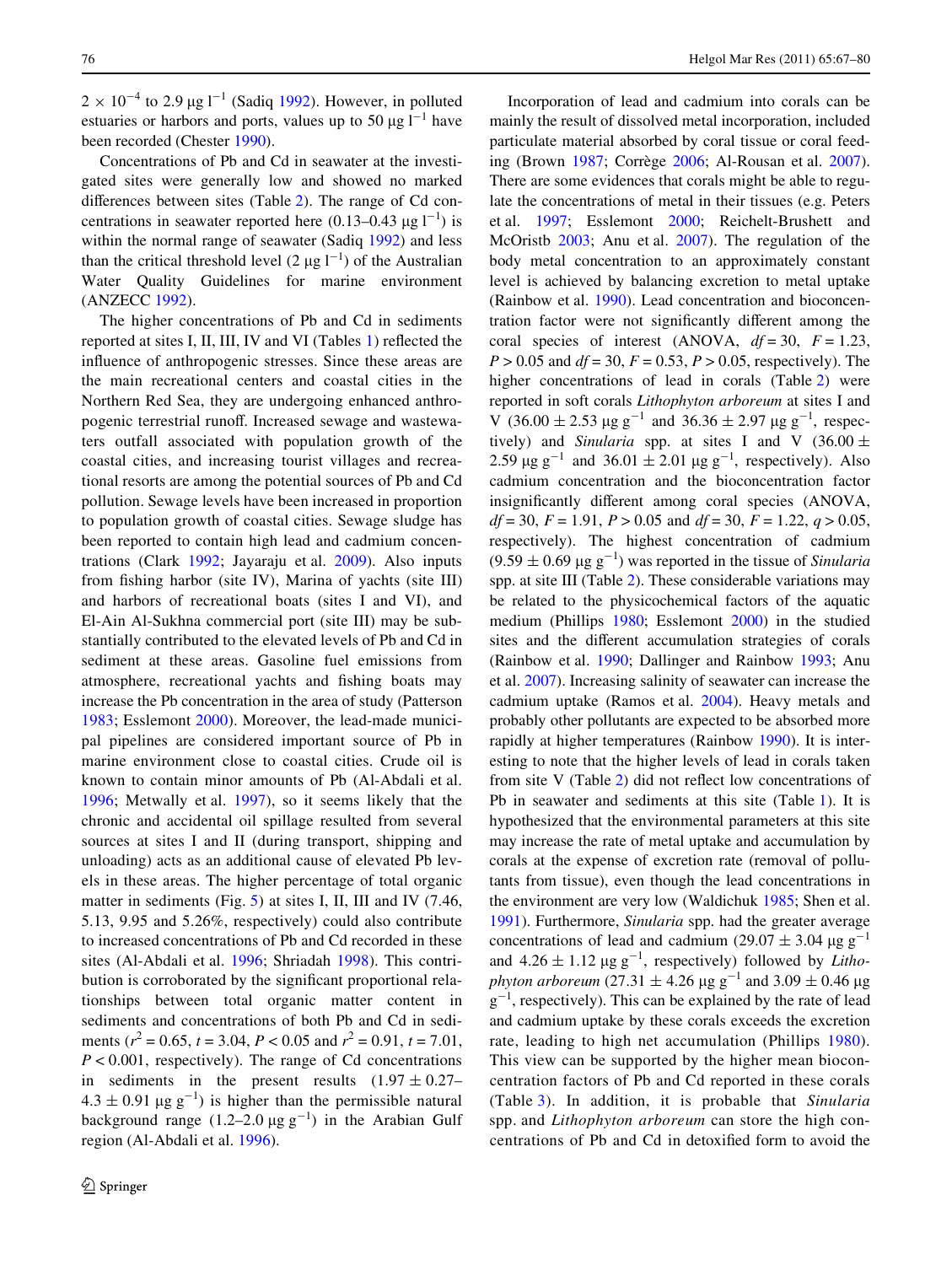possibility of toxic action (Brown and Howard [1985;](#page-12-23) Peters et al. [1997\)](#page-13-11).

Table [4](#page-7-0) reveals that the percentage of dead coral cover was significantly increased with increment concentrations of lead  $(r^2 = 0.8, t = 4.43, P < 0.01)$  and cadmium  $(r^2 = 0.91, t = 7.01, P < 0.001)$ . Consequently, the percentage of live hard coral cover was significantly  $(P < 0.01)$ reduced with increasing concentrations of Pb and Cd in sediments ( $r^2 = 0.85$ ,  $t = -5.38$  and  $r^2 = 0.89$ ,  $t = -6.29$ , respectively). The detrimental effects of elevated Cd levels are higher in the earlier live stages of marine organisms than adults (Mance [1987](#page-13-40)).

## Nickel and cobalt

Nickel is one of the largest trace metal constituents of crude oil (Al-Abdali et al. 199; Metwally et al. [1997](#page-13-20)) and hence its presence in high concentration in marine environment may indicate direct input from oil pollutants. Cobalt is an essential metal for living organisms in low concentrations but may be toxic in high concentrations (Clark [1992\)](#page-12-19). The concentration of nickel in seawater of the study area ranged from 2.33  $\pm$  0.26  $\mu$ gl<sup>-1</sup> at site VII to 5.8  $\pm$  0.99  $\mu$ gl<sup>-1</sup> at site III (Table [1\)](#page-4-0). On the other hand, the cobalt concentrations in seawater are very low and showed no marked variation between the surveyed locations.

The higher Ni concentrations in sediments (Tables [1\)](#page-4-0) recorded at sites II and III  $(16.36 \pm 1.07 \text{ }\mu\text{gg}^{-1})$  and  $18 \pm 1.38$   $\mu$ gg<sup>-1</sup>, respectively) are nearly coincided with increased petroleum pollution due to chronic and accidental oil spills (Ali [2001](#page-12-16)) and indicates that the Ni contaminations in these regions are mainly derived from the oil pollutants. The major causes of oil pollution at sites II and III may include the following: 1. Inevitable oil spills during loading and unloading operations at the platform terminals of SUMED pipeline Company at El-Ain Al-Sukhna; 2. Illegal discharge of oil-contaminated ballast or bilge water from traveling vessels and the tankers waiting in the offshore transit area. 3. Accidental oil spillage due to tankers collisions and pipelines damage 4. Oil-contaminated effluents came from El-Ain Al-Sukhna port, Marina of Yachts and power plant. The relatively elevated Ni levels in sediment reported at site IV  $(14.23 \pm 1.27 \text{ µgg}^{-1}, \text{Table 1})$ may be as a result of crude oil spillage from nearby oil production fields and oil-contaminated wastewaters of fishing boats and their harbor found in this area. The localized oil pollution associated with enhanced fishing, recreational and tourism activities at site I can explain the considerably raised Ni concentration in sediment  $(13.08 \pm 0.53 \text{ µgg}^{-1})$ registered in this area (Table [1\)](#page-4-0).

Increased terrestrial runoff of terrigenous sediments caused by intensive constructions for recreational purposes and expansion of coastal cities, and the consequent enhanced sewage disposal; wide spreading of tourist units; and discharges from ports and power plants are probably the potential anthropogenic factors accounted for the elevated concentrations of cobalt in sediments at sites I, II, II and IV (Table [1\)](#page-4-0). Higher percentage of total organic matter in sediments (Fig. [5\)](#page-8-0) reported at sites I, II, III and IV (7.46, 5.13, 9.95 and 5.26%, respectively) is also strongly contributed to the higher levels of Ni and Co reported in these locations (Shriadah [1998](#page-13-28)). This can be demonstrated by the significant  $(P < 0.05)$  positive relationships between total organic matter content in sediments and the concentrations of nickel in seawater  $(r^2 = 0.61, t = 2.8,$  Table [4](#page-7-0)) and cobalt in sediments ( $r^2$  = 0.6,  $t$  = 2.73). Ni concentration in sediments was also considerably and positively correlated with total organic matter content ( $r^2 = 0.51$ ,  $t = 2.29$ ,  $P > 0.01$ ).

Although the variation of Ni concentration and bioconcentration factor between coral species is not significant, it is certainly obvious (ANOVA,  $F = 1.08$ ,  $df = 30$ ,  $P > 0.05$ and  $F = 1.48$ ,  $df = 30$ ,  $P > 0.05$ , respectively). The highest Ni concentration contained in soft corals *Sinularia* spp. collected from site III ( $186 \pm 8.54 \,\mu\text{gg}^{-1}$ , Table [2\)](#page-5-0) were probably due to the increased Ni uptake rate associated with elevated dissolved Ni concentrations  $(5.8 \pm 0.99 \mu g l^{-1})$ and high salinity level (annual mean = 41.78 ppt) reported in this area (Dallinger and Rainbow [1993;](#page-12-22) Ramos et al. [2004](#page-13-14); Ali and Hamed [2006\)](#page-12-24). Also *Sinularia* spp. exhibited the greatest mean Ni concentration  $(41.78 \pm 28.86 \text{ µgg}^{-1})$ in the area of study and the highest bioconcentration factor of Ni  $(9.1 \times 10^3$  ppb, Table [3\)](#page-7-1). This may indicate that this coral has high Ni bioaccumulation capacity and detoxified storage capability of the accumulated nickel (Viarengo [1989](#page-13-33)).

Similarly, the higher concentrations of cobalt were recorded in *Sinularia* spp. at sites I, II, IV and VI (Table [2\)](#page-5-0). It is noted that the higher Co concentration in corals collected from site V (Table  $2$ ) did not reflect the relatively low levels of Co in sediments obtained at this site (Table [1\)](#page-4-0). It is suggested that the physicochemical factors in this location may aid the coral species to increase the Co uptake rate and accumulation (Phillips [1980;](#page-13-38) Waldichuk [1985\)](#page-13-25). Cobalt concentration was significantly different between the investigated coral species (ANOVA,  $F = 3.43$ ,  $df = 30$ ,  $P < 0.05$ ), whereas the highest mean concentration  $(6.61 \pm 0.56 \,\text{µgg}^{-1})$  in the area of study was reported also in *Sinularia* spp. This may be related to the capability of this species to take and store Co in detoxified form (Viarengo [1989\)](#page-13-33). The highest bioconcentration factor of Co (20.81  $\times$  10<sup>[3](#page-7-1)</sup> ppb, Table 3) in tissue of *Sinularia* spp. demonstrates also the efficiency of this species to accumulate Co in their tissue (Rainbow et al. [1990](#page-13-37)).

The negative influence of elevated Ni levels on reefbuilding corals is indicated by the significant  $(P < 0.05)$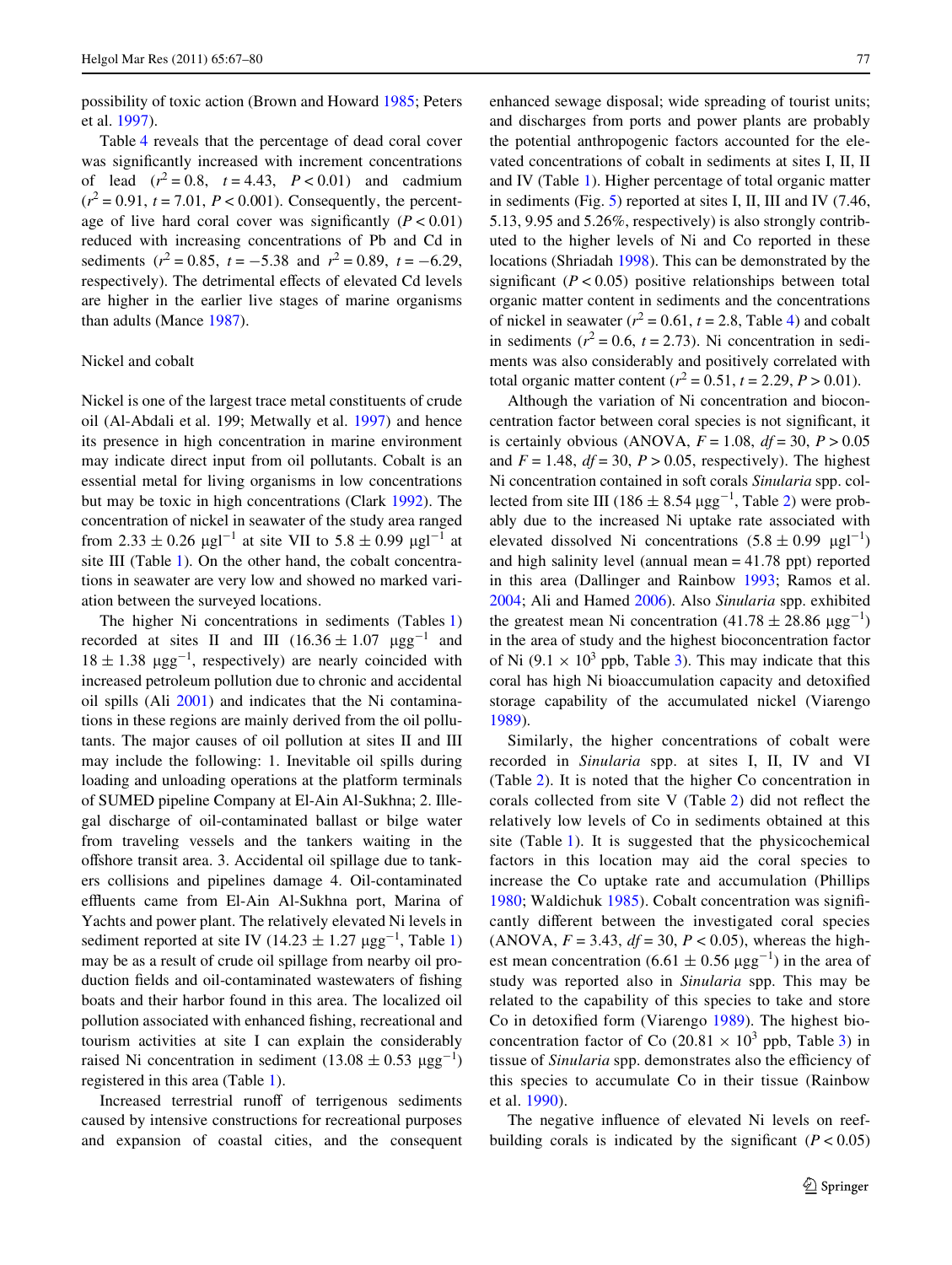positive relationships (Table [4](#page-7-0)) between percentage cover of dead corals and concentrations of nickel in seawater  $(r^2 = 0.61, t = 2.77)$  and sediments  $(r^2 = 0.67, t = 3.17)$ . High concentrations of Ni have been reported to significantly decrease the survival and settlement of coral larvae (Goh [1991\)](#page-13-6). As a result, the percentage cover of live hard corals was significantly lowered with enhanced concentrations of nickel in seawater  $(r^2 = 0.58, t = -2.64, P < 0.05)$ and sediments  $(r^2 = 0.77, t = -4.04, P < 0.01)$ . Similarly, the results revealed that the increased cobalt concentrations in sediments were significantly associated with increased percentage cover of dead corals ( $r^2 = 0.9$ ,  $t = 6.6$ ,  $P < 0.01$ ) and declined percentage cover of live hard corals ( $r^2 = 0.93$ ,  $t = -8.25, P < 0.001$ .

# Iron

Higher concentrations of Fe in sediments and seawater may be revealed a pollution problem in a certain area. Al-Abdali et al. [\(1996\)](#page-12-15) have shown that the elevated levels of iron in core sediments in the Arabian Gulf  $(> 20,000 \ \mu g g^{-1})$  may be chronically polluted levels. The range of Fe concentrations in sediments  $(321.5 \pm 39.46 2150.6 \pm 155.94 \,\mu\text{gg}^{-1}$  reported in the present study (Table [1](#page-4-0)) is much lower than the permissible natural background range in the Arabian Gulf region (10,000– 20,000  $\mu$ gg<sup>-1</sup>, Al-Abdali et al. [1996](#page-12-15)) and the average level in sediments from the Cairns Region of the Great Barrier Reef, Australia (16,000  $\mu$ gg<sup>-1</sup>, Brady et al. [1994\)](#page-12-25). On the other hand, the range of Fe concentrations in seawater at the investigated sites  $(9.1 \pm 0.62 - 28.35 \pm 3.04 \,\text{µg l}^{-1})$ , Table [1\)](#page-4-0) is much higher than that  $(0.06-0.17 \text{ µg l}^{-1})$ reported in most oceans, including Arabian Sea (Measures and Vink [1999](#page-13-41); Ferrier-Pages et al. [2001](#page-12-2)). The higher concentrations of Fe in seawater recorded at sites II and III (Table [1](#page-4-0)) were probably resulted from increased terrestrial inputs of terrigenous sediments (Guzman and Jimenez [1992](#page-13-16)) and chronic oil pollution in these areas (Al-Abdali et al. [1996;](#page-12-15) Ali [2001](#page-12-16)). Accidental spills of crude oil and fuel oil contaminated with iron derived from tankers, shipping and ruptured pipeline would act as additional sources of iron in El-Ain Al-Sukhna (site III) and Ras Za'farana (site II). Furthermore, outfalls from El-Ain Al-Sukhna port, Gulf of Suez power plant and marina of yachts may contribute to the high Fe levels in site III. The elevated levels of total organic matter content obtained in sediment at sites II and III  $(5.13 \text{ and } 9.95\%, \text{ Fig. 5})$  $(5.13 \text{ and } 9.95\%, \text{ Fig. 5})$  $(5.13 \text{ and } 9.95\%, \text{ Fig. 5})$  were also involved in increasing Fe concentrations in their seawater  $(r^2 = 0.61, t = 2.78, P < 0.05).$ 

The considerably higher Fe concentrations in sediment (Table [1\)](#page-4-0) recorded at sites IV (El-Tur) and VI (Sharm el-Sheikh) can be attributed to the substantial quantities of iron transported with the major winds from the nearby Fe-rich Mountains to the sea. Enhanced terrigenous runoff caused by landfilling concomitant with intensive constructions for tourism development and expansion of coastal cities can be considered additional sources of iron in these locations. Guzman and Jimenez ([1992](#page-13-16)) indicated that the high concentrations of Al, Fe and Mn reported along the Caribbean coast of Central America are indicators of terrigenous sediment contamination in the entire region and probably long-distance transportation. Inputs from Marina Sharm and tourist boats may also increase Fe concentrations in sediments at site VI. In addition, sediments at site IV can be enriched with Fe upcoming from fishing boats harbor and petroleum production fields situated in the vicinity of El-Tur area.

As the majority of metals in the present study, Fe concentration and bioconcentration factor were not significantly different among the interested coral species (ANOVA,  $F = 0.36$ ,  $df = 30$ ,  $P > 0.05$  and  $F = 0.16$ ,  $df = 30$ ,  $P > 0.05$ , respectively), but they showed marked variation between these species (Table [2\)](#page-5-0). The higher Fe concentrations reported in hard corals *Acropora hemprichi*  $(286.21 \pm 35.89 \ \mu g g^{-1})$ , *Acropora pharaonis*  $(321.54 \pm 1)$ 32.28  $\mu$ gg<sup>-1</sup>) and *Stylophora pistillata* (297.30  $\pm$ 18.48  $\mu$ gg<sup>-1</sup>) collected from site III are a direct result to the highest concentration of dissolved Fe registered at this site (Table [1\)](#page-4-0) and probably to the higher salinity level (Ramos et al. [2004](#page-13-14); Ali and Hamed [2006](#page-12-24)). In contrast to the majority of metals reported in the current study, the highest average of Fe concentration  $(115.53 \pm 85.45 \,\mu\text{gg}^{-1})$  was obtained in hard coral *Acropora hemprichi*. The possible reason is tendency of iron to incorporate into the aragonite of coral skeleton and substitute the dissolved metals species into crystal lattice (e.g. substitution of Ca) rather than soft tissue (Scott [1990](#page-13-15); David [2003\)](#page-12-26). The highest bioconcentration factor of iron calculated in *Acropora hemprichi*  $(5.12 \times 10^3$  $(5.12 \times 10^3$  ppb, Table 3) demonstrates the capacity of this species to accumulate higher concentrations of Fe.

Studies on the effect of iron enrichment on corals are scarce and rely mostly on toxicological experiments or on field studies where iron concentrations were particularly elevated (e.g. Harland and Brown [1989](#page-13-1); Brown et al. [1991;](#page-12-27) Ferrier-Pages et al. [2001\)](#page-12-2). The present results (Table [4\)](#page-7-0) showed that increasing Fe concentration in seawater was accompanied with enhanced percentage cover of dead corals  $(r^2 = 0.73, t = 3.68, P < 0.05)$  and lowered percentage cover of live hard corals  $(r^2 = 0.66, t = -3.08, P < 0.05)$ . This can be attributed to that the chronic exposure of corals to higher levels of Fe may significantly reduce the coral growth rates. Ferrier-Pages et al. ([2001\)](#page-12-2) found that growth rates of *Stylophora pistillata* colonies measured after 3 weeks of Fe enrichment were 23% lower than those obtained in control colonies.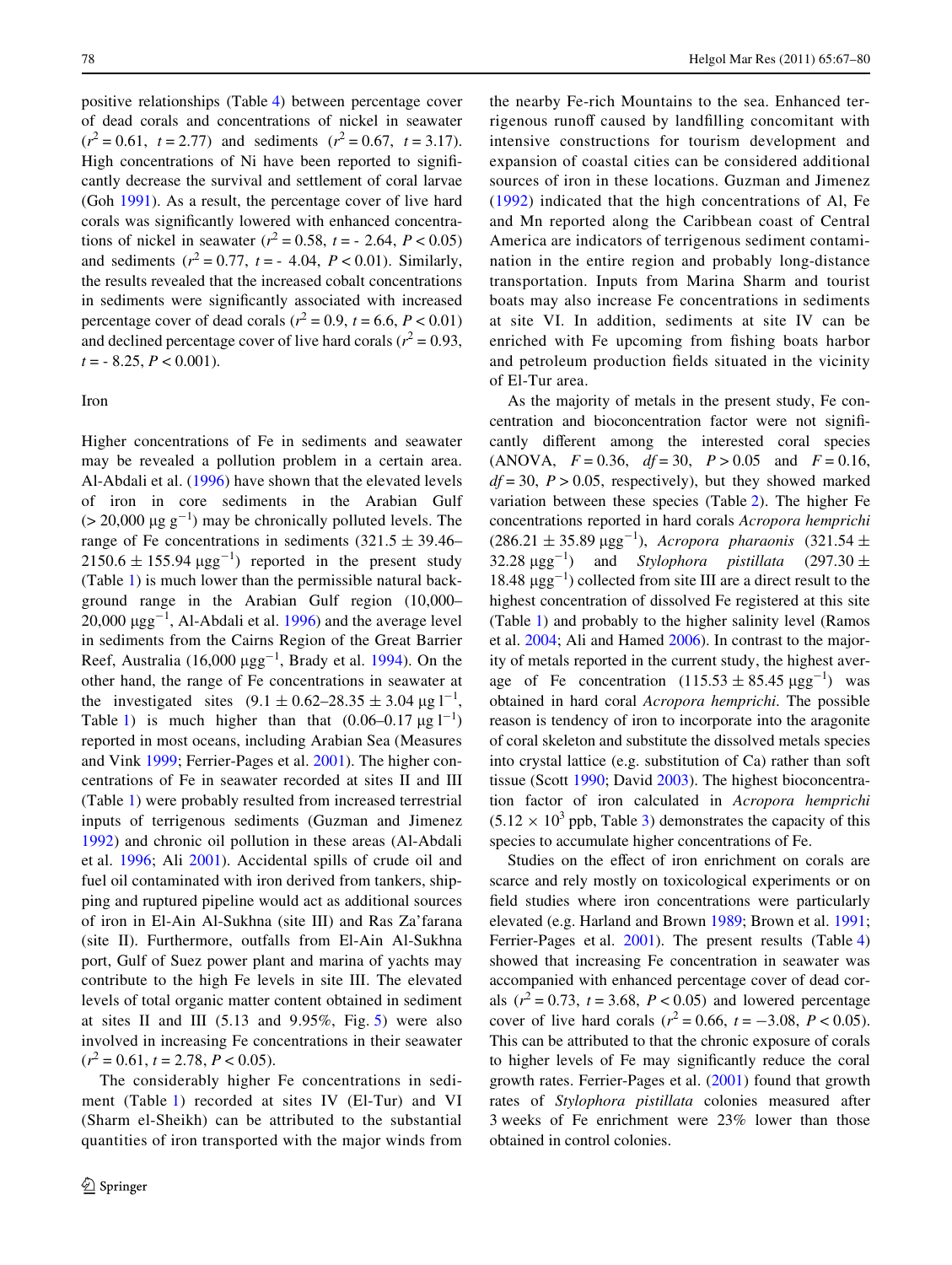## **Conclusion**

It is observed that most of the intended heavy metals appear to share the same anthropogenic sources of pollution. In general, the reef sites undergoing increased anthropogenic pressure exhibited elevated levels of heavy metals in seawater, sediments and corals.

The contribution of total organic matter content to heavy metals abundance was indicated by the significant positive correlations found between total organic matter content in sediments and heavy metal concentrations in seawater and sediment.

The results showed that the reef sites (sites II and III) with elevated metal levels had greater abundance of soft corals and reduced abundance of live hard corals compared to less polluted sites. This can be explained by the ability of soft corals to accommodate a wide range of pollutants without adverse effects and colonize the metal-contaminated areas. In addition, hard coral colonies are particularly susceptible to contaminants dissolved in seawater or adsorbed to particles because the layer of tissue covering the coral skeleton is thin (only approx.  $100 \mu m$ ).

With the exception of iron, the soft corals contained higher concentrations of the surveyed heavy metals compared to hard corals. The present study demonstrated also that the elevated metal concentrations were significantly associated with reduced percentage cover of live hard corals and enhanced percentage cover of dead corals.

All the problems associated with heavy metals pollution in coral reef ecosystems will increase substantially in the incoming years, unless the interested Governmental and Non-governmental Organizations adopt sustainable management strategies to protect the coral reef areas and control the pollution sources in cooperation with the ecologists, scientists and other stakeholders.

## **References**

- <span id="page-12-3"></span>Abdel-Salam HA (1989) The physiological effects of environmental stress on Atlantic reef corals. Ph. D. thesis, University of Georgia, USA
- <span id="page-12-15"></span>Al-Abdali F, Massoud, Al-Ghadban AN (1996) Bottom sediments of the Arabian GulfIII. Trace metal contents as indicators of pollution and implications for the effect and fate of the Kuwait oil slick. Environ Pollut 93(3):285–301
- <span id="page-12-16"></span>Ali AAM (2001) Human impacts on coral reefs along the Egyptian Red Sea coast. Ph.D. thesis, University of Zagazig, Egypt
- <span id="page-12-24"></span>Ali AAM, Hamed MA (2006) Impact of water quality deterioration on coral reef community structure in the Northern Red Sea, Egypt. Egypt J Aquat Biol Fish 10(2):117–146
- <span id="page-12-9"></span>Al-Rousan SA, Al-Shloul RN, Al-Horani FA, Abu-Hilal AH (2007) Heavy metal contents in growth bands of Porites corals: record of anthropogenic and human developments from the Jordanian Gulf of Aqaba. Mar Pollut Bull 24(12):1912–1922
- <span id="page-12-10"></span>Anu G, Kumar NC, Jayalakshmi KV, Nair SM (2007) Monitoring of heavy metal partitioning in reef corals of Lakshadweep Archipelago, Indian Ocean. Environ Monit Assess 128:195–208
- <span id="page-12-12"></span>APHA, American Public Health Association (1989) Standard methods for the examination of waters and wastewaters, 17th edn. APHA, Washington, pp 203–216
- <span id="page-12-18"></span>ANZECC, Australian and New Zealand Environment and Conservation Council (1992) Australian water quality guidelines for fresh and marine waters
- <span id="page-12-8"></span>Bastidas C, Garcia E (1999) Metal content on the reef coral *Porites astreoides*: an evaluation of river influence and 35 years of chronology. Mar Pollut Bull 38:899–907
- <span id="page-12-25"></span>Brady BA, Johns RB, Smith JD (1994) Trace metal geochemical association in sediments from the Cairns Region of the Great Barrier Reef, Australia. Mar Pollut Bull 28:230–234
- <span id="page-12-4"></span>Brown BE (1987) Heavy metals pollution on coral reefs. In: Salvat B (ed) Human impacts on coral reefs: facts and recommendations. Antenne Museum E. P. H. E, French Polynesia, pp 119–134
- <span id="page-12-11"></span>Brown BE, Holley MC (1982) Metal levels associated with tin dredging and smelting, and their effect upon intertidal reef flats at Ko Phuket, Thailand. Coral Reefs 1:131–137
- <span id="page-12-23"></span>Brown BE, Howard LS (1985) Assessing the effects of stress on reef corals. Adv Mar Biol 22:1–63
- <span id="page-12-27"></span>Brown BE, Tudhope AW, Le Tissier MDA, Scoffin TP (1991) A novel mechanism for iron incorporation into coral skeletons. Coral Reefs 10:211–215
- <span id="page-12-21"></span>Chester R (1990) Marine geochemistry. Allen and Unwin, Australia, p 698
- <span id="page-12-13"></span>Chester R, Lin FG, Basaham AS (1994) Trace metals solid state speciation changes associated with the down-column fluxes of oceanic particulates. J Geol Soc Lond 151:351–360
- <span id="page-12-19"></span>Clark RB (1992) Marine pollution. Claredon, Oxford
- <span id="page-12-6"></span>Corrège T (2006) Monitoring of terrestrial input by massive corals. J Geochem Explor 88:380–383
- <span id="page-12-22"></span>Dallinger R, Rainbow PS (1993) Ecotoxicology of metals in invertebrates. Lewis Publishers, London, pp 5–23
- <span id="page-12-26"></span>David CP (2003) Heavy metal concentrations in growth bands of corals: a record of mine tailings input through time (Marinduque Island, Philippines). Mar Pollut Bull 46:187–196
- <span id="page-12-20"></span>De Carlo EH, Spencer KJ (1995) Records of lead and other heavy metal inputs to sediments of the Ala Wai Canal, O, ahu, Hawaii, vol 49/4. Pacific Science, University of Hawaii Press, pp 471-491
- <span id="page-12-7"></span>Dodge RE, Gilbert TR (1984) Chronology of lead pollution contained in banded coral skeletons. Mar Biol 82:9–13
- <span id="page-12-14"></span>Dodge RE, Logan A, Antonius A (1982) Quantitative reef assessment studies in Bermuda: a comparison of methods and preliminary results. Bull Mar Sci 32(3):745–760
- <span id="page-12-0"></span>Esquivel IF (1983) Short term bioassay on the planula of the reef corals *Pocillopora damicornis*. In: Jokiel PL, Richmond RH, Rogers RA (eds) Coral reef population biology. Hawaii Institute of Marine Biology technical report 37, pp 465–472
- <span id="page-12-17"></span>Esslemont G (2000) Heavy metals in seawater, marine sediments and corals from the Townsville section, Great Barrier Reef Marine Park, Queensland. Mar Chem 71(3–4):215–231
- <span id="page-12-1"></span>Falkowski PG, Dubinsky Z, Muscatine L, McCloskey L (1993) Population control in symbiotic corals: ammonium ions and organic materials maintain the density of zooxanthellae. Bioscience 43(9):606–611
- <span id="page-12-5"></span>Fallon SJ, White JC, McCulloch MT (2002) *Porites corals* as recorders of mining and environmental impacts: Misima Island, Papua New Guinea. Geochim Cosmochim Acta 66(1):45–62
- <span id="page-12-2"></span>Ferrier-Pages C, Schoelzke V, Jaubert J, Muscatine L, Hoegh-Guldberg O (2001) Response of a scleractinian coral *Stylophora pistillata*, to iron and nitrate enrichment. J Exp Mar Biol Ecol 259:249–261